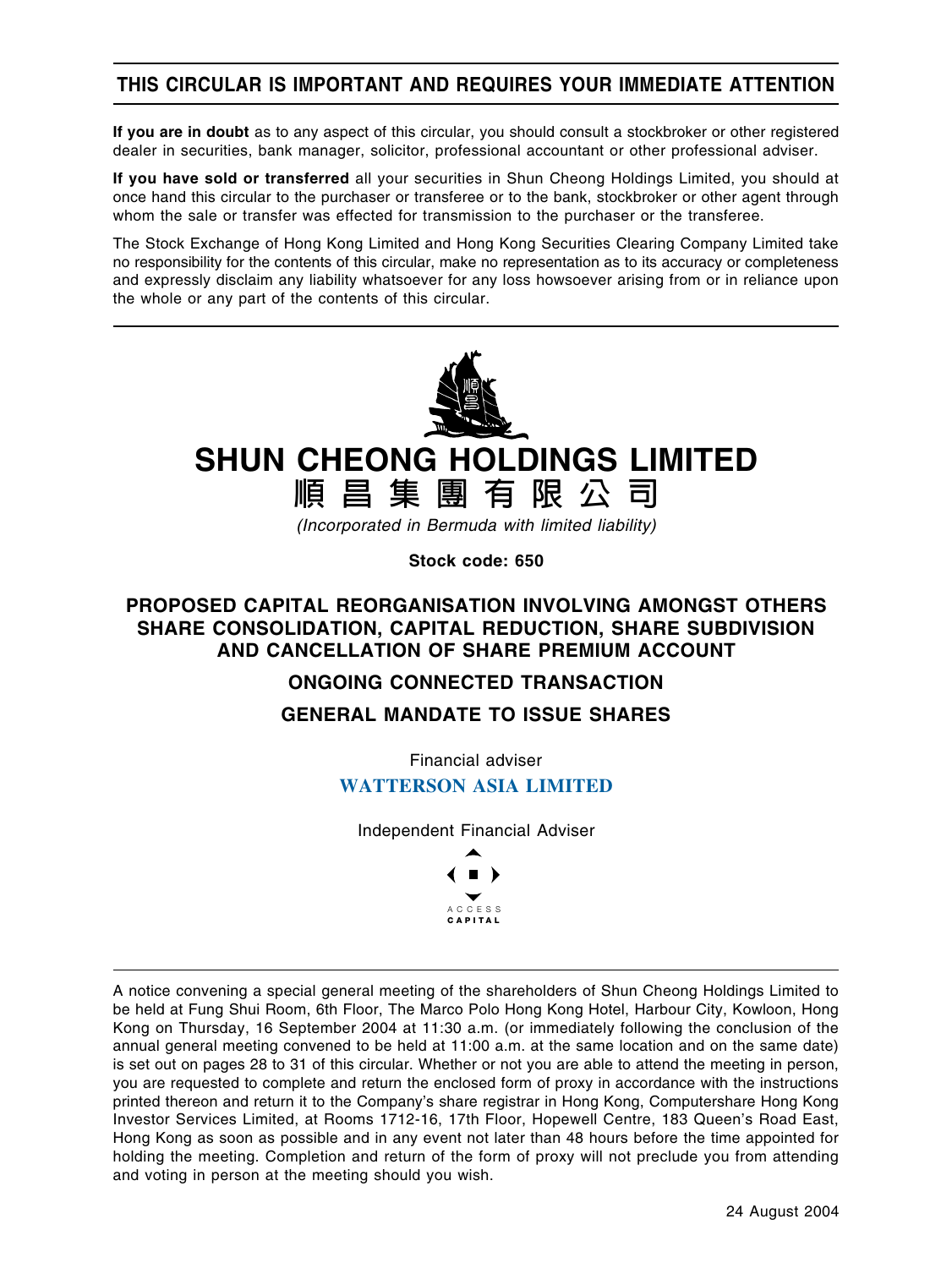# **CONTENTS**

# Page

|                                                    | $\mathbf{1}$   |
|----------------------------------------------------|----------------|
|                                                    | 2              |
| <b>Letter from the Board</b>                       |                |
|                                                    | 5              |
|                                                    | 6              |
|                                                    | $\overline{7}$ |
|                                                    | 8              |
|                                                    | 8              |
| Reasons for the Capital Reduction and cancellation |                |
|                                                    | 9              |
|                                                    | 9              |
|                                                    | 9              |
|                                                    | 10             |
|                                                    | 10             |
|                                                    | 11             |
| Reasons and benefits for entering into the ongoing |                |
|                                                    | 12             |
|                                                    | 13             |
| General mandate to issue shares by the Company     | 14             |
| SGM                                                | 14             |
|                                                    | 15             |
|                                                    | 15             |
|                                                    |                |
|                                                    | 16             |
| Letter from the Independent Financial Adviser      | 17             |
|                                                    | 24             |
|                                                    | 28             |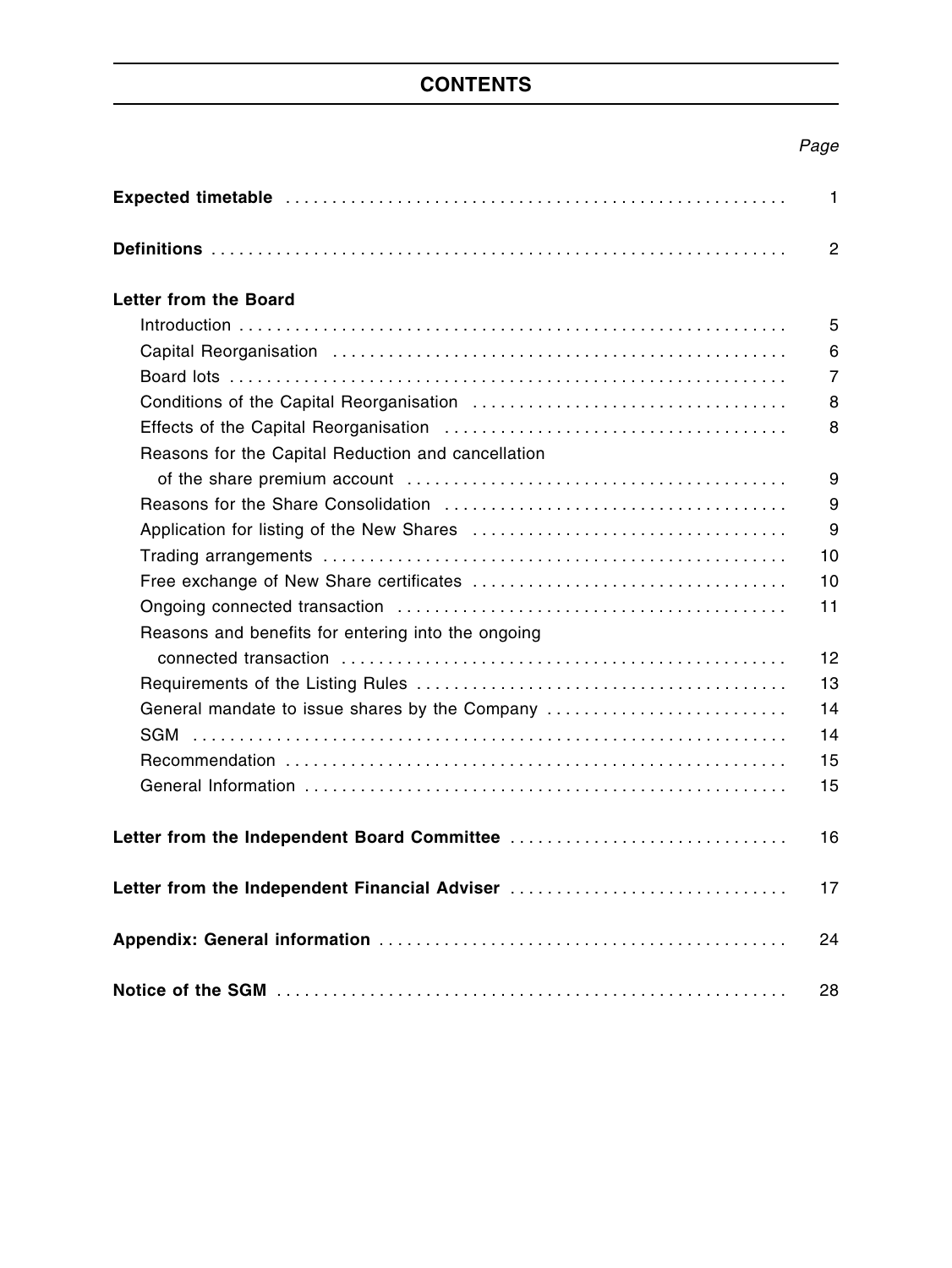# **EXPECTED TIMETABLE**

#### 2004

| Latest time for lodging proxy forms for SGM Tuesday, 14 September                                                                                     | 11:30 a.m. on  |
|-------------------------------------------------------------------------------------------------------------------------------------------------------|----------------|
|                                                                                                                                                       | 11:30 a.m. on  |
| Effective date of the Capital Reorganisation  Thursday, 16 September                                                                                  | 4:00 p.m. on   |
| Dealings in the New Shares to commence  Friday, 17 September                                                                                          |                |
| First day for the designated broker to stand<br>in the market to provide matching services  Friday, 17 September                                      |                |
| Original counter for trading in Existing Shares<br>(represented by Existing Share certificates)                                                       | $9:30$ a.m. on |
| Temporary counter for trading in the New Shares<br>(represented by Existing Share certificates)                                                       | 9:30 a.m. on   |
| First day of free exchange of existing share<br>certificates for the Existing Shares for new<br>certificates for the New Shares  Friday, 17 September |                |
| Original counter for trading in the New Shares<br>(represented by New Shares certificates)                                                            | $9:30$ a.m. on |
| Parallel trading in New Shares<br>(represented by both Existing Share<br>and New Share certificates) begins  Tuesday, 5 October                       | 9:30 a.m. on   |
| Temporary counter for trading in New Shares<br>(represented by Existing Share certificates)                                                           | 4:00 p.m. on   |
| Parallel trading in New Shares<br>(represented by both Existing Share<br>and New Share certificates) ends Wednesday, 27 October                       | 4:00 p.m. on   |
| Last day for the designated broker to stand<br>in the market to provide matching services  Wednesday, 27 October                                      |                |
| Last day for free exchange of Existing Share<br>certificates for New Share certificates  Monday, 1 November                                           |                |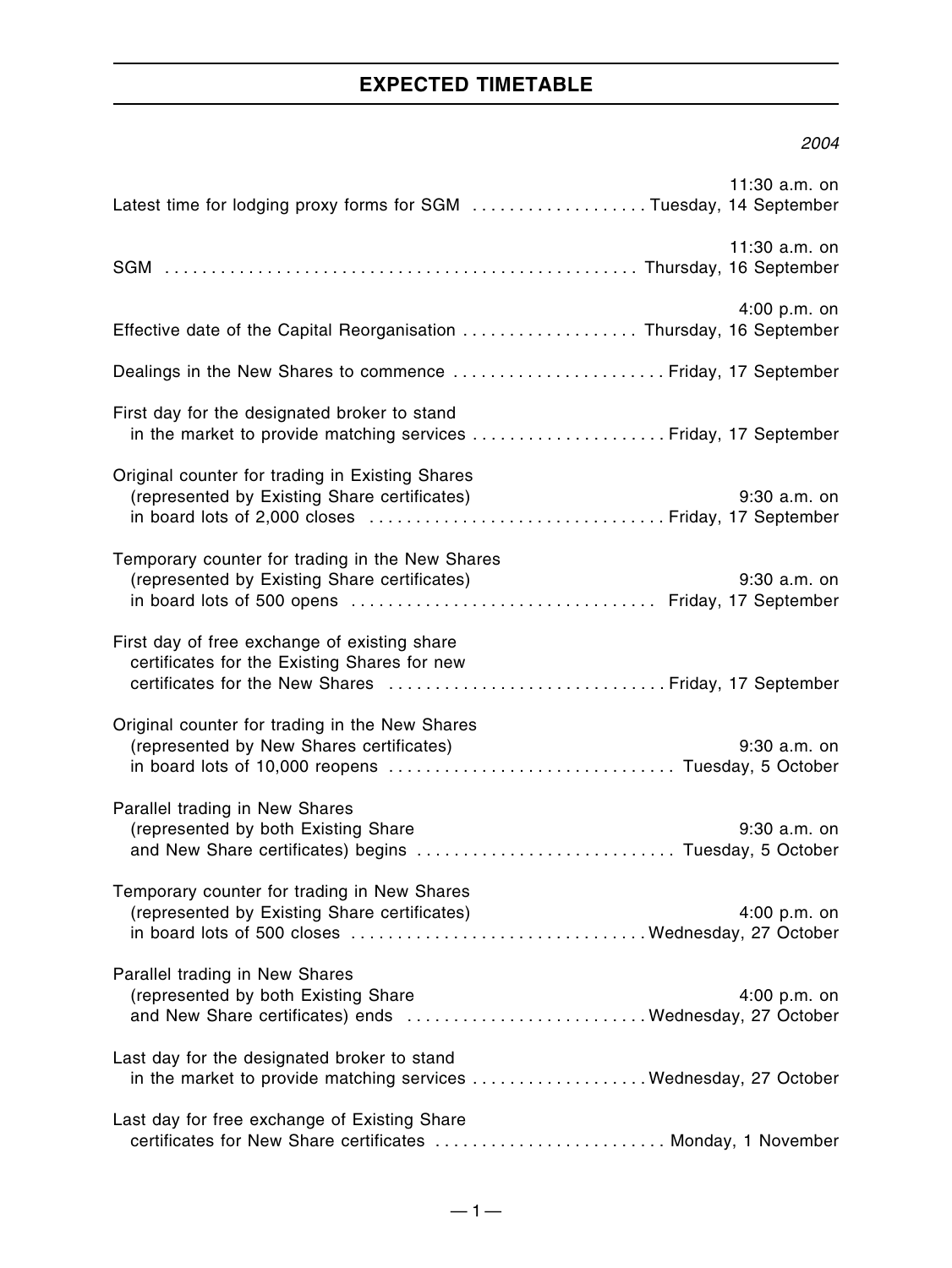# **DEFINITIONS**

In this circular, the following expressions shall have the following meanings unless the context otherwise requires:

| "Agreement"              | the agreement dated 10 August 2004 between Ever Billion<br>and Chinney Construction regarding the subcontracting of<br>the maintenance contract awarded by the Architectural<br>Services Department of the Government to Chinney<br>Construction pursuant to the Contract dated 31 March 2004                                                                         |
|--------------------------|-----------------------------------------------------------------------------------------------------------------------------------------------------------------------------------------------------------------------------------------------------------------------------------------------------------------------------------------------------------------------|
| "Board"                  | the board of Directors                                                                                                                                                                                                                                                                                                                                                |
| "CCASS"                  | the Central Clearing and Settlement System established and<br>operated by HKSCC                                                                                                                                                                                                                                                                                       |
| "Capital Reduction"      | the proposed reduction of the nominal value of the issued<br>share capital of the Company from HK\$0.40 per Consolidated<br>Share to HK\$0.01 per New Share, involving reductions of<br>the authorised share capital and the issued share capital<br>of the Company and being a part of the Capital<br>Reorganisation                                                 |
| "Capital Reorganisation" | the proposed Share Consolidation, Capital Reduction, Share<br>Subdivision, increase of authorised share capital, the<br>cancellation of share premium account of the Company, the<br>elimination of the Company's accumulated losses and the<br>transfer of the balance of the amount attributable to the share<br>premium account to the contributed surplus account |
| "Chinney Construction"   | Chinney Construction Company, Limited, an associate of<br>connected persons of the Company as defined under the<br><b>Listing Rules</b>                                                                                                                                                                                                                               |
| "Company"                | Shun Cheong Holdings Limited, an exempted company<br>incorporated in Bermuda with limited liability and the shares<br>of which are listed on the main board of the Stock Exchange                                                                                                                                                                                     |
| "Companies Act"          | The Companies Act 1981 of Bermuda (as amended)                                                                                                                                                                                                                                                                                                                        |
| "Consolidated Share(s)"  | share(s) of nominal value HK\$0.40 each in the share capital<br>of the Company immediately after the Share Consolidation<br>but before the Capital Reduction                                                                                                                                                                                                          |
| "Contract"               | the 3-year buildings and land maintenance contract dated<br>31 March 2004 awarded by the Architectural Services<br>Department of the Government to Chinney Construction                                                                                                                                                                                               |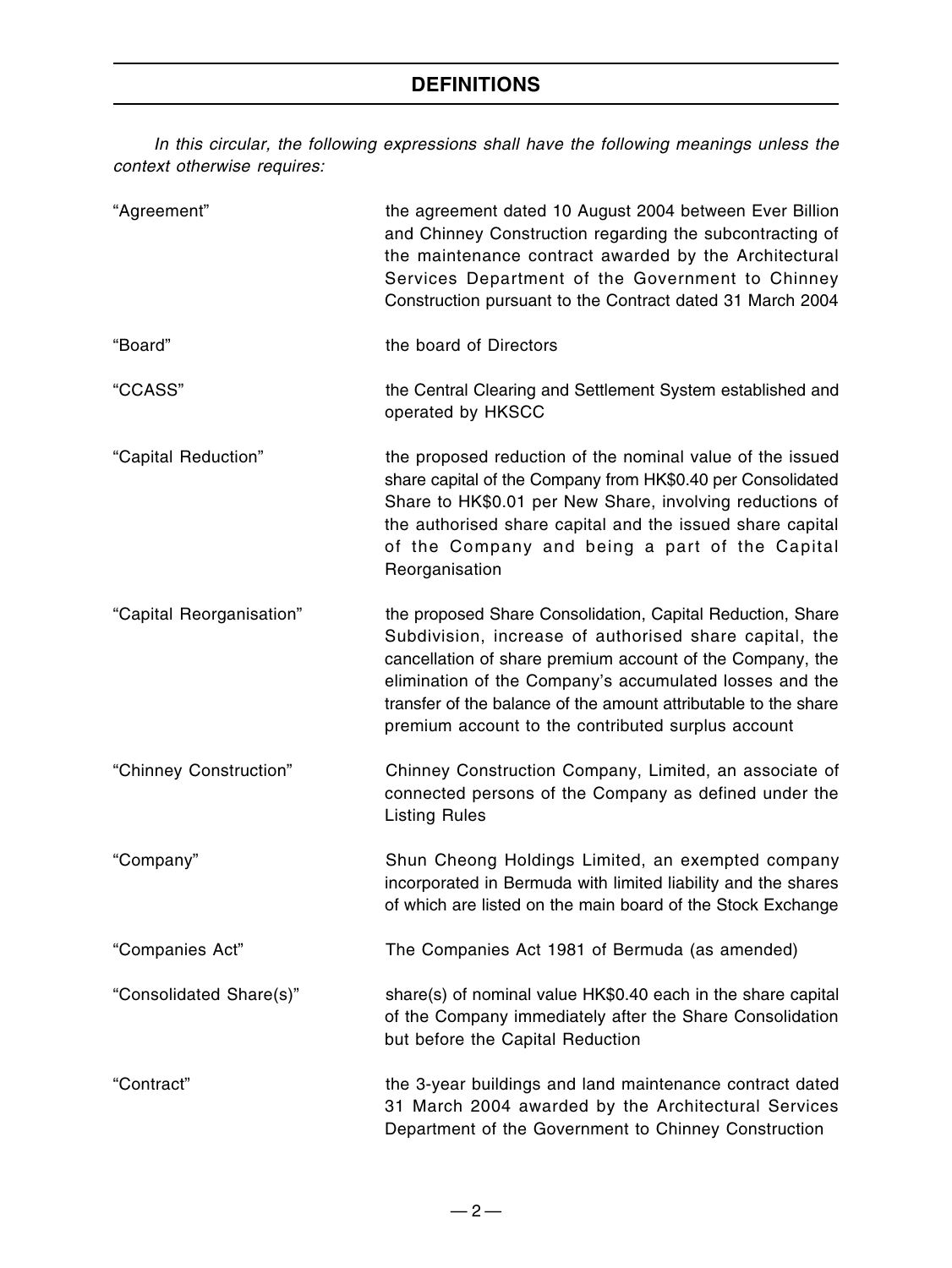# **DEFINITIONS**

| "Directors"                     | the directors of the Company                                                                                                                                                                                                                                                                                                                                                                   |
|---------------------------------|------------------------------------------------------------------------------------------------------------------------------------------------------------------------------------------------------------------------------------------------------------------------------------------------------------------------------------------------------------------------------------------------|
| "Ever Billion"                  | Ever Billion Engineering Limited, a wholly-owned subsidiary<br>of the Company                                                                                                                                                                                                                                                                                                                  |
| "Existing Share(s)"             | share(s) of nominal value HK\$0.10 each in the capital of<br>the Company prior to the Capital Reorganisation becoming<br>effective                                                                                                                                                                                                                                                             |
| "Government"                    | the Government of the Hong Kong Special Administrative<br>Region                                                                                                                                                                                                                                                                                                                               |
| "Group"                         | the Company and its subsidiaries                                                                                                                                                                                                                                                                                                                                                               |
| "HKSCC"                         | Hong Kong Securities Clearing Company Limited                                                                                                                                                                                                                                                                                                                                                  |
| "Independent Board Committee"   | Dr. Chan Chok Ki, Mr. Ho Hin Kwan, Edmund and Mr. Yu<br>Hon To, David, being the independent non-executive<br>Directors appointed to advise the Independent Shareholders<br>on the ongoing connected transaction                                                                                                                                                                               |
| "Independent Financial Adviser" | Access Capital Limited, being the independent financial<br>adviser to the Independent Board Committee in respect of<br>the ongoing connected transaction                                                                                                                                                                                                                                       |
| "Independent Shareholders"      | Shareholder(s) other than Mr. Chan Yuen Keung, Zuric,<br>directors of both the Company and Chinney Construction<br>as well as a shareholder of the Company with 10 million<br>Existing Shares, representing approximately 2.16% in the<br>share capital of the Company, and having an indirect<br>beneficial interest in 13.95% of the issued share capital of<br><b>Chinnery Construction</b> |
| "Issue Mandate"                 | the proposed general mandate to be granted to Directors<br>to exercise the powers of the Company to allot, issue and<br>deal in, during the period as set out in the Issue Resolution,<br>shares of the Company up to a maximum of 20% of the<br>aggregate nominal amount of the share capital of the<br>Company in issue as at the date of passing the Issue<br>Resolution                    |
| "Issue Resolution"              | the proposed ordinary resolution set out in the notice of the<br>SGM as in resolution no. 3 thereof                                                                                                                                                                                                                                                                                            |
| "Latest Practicable Date"       | 20 August 2004, being the latest practicable date prior to<br>the printing of this circular for ascertaining certain information<br>contained in this circular                                                                                                                                                                                                                                 |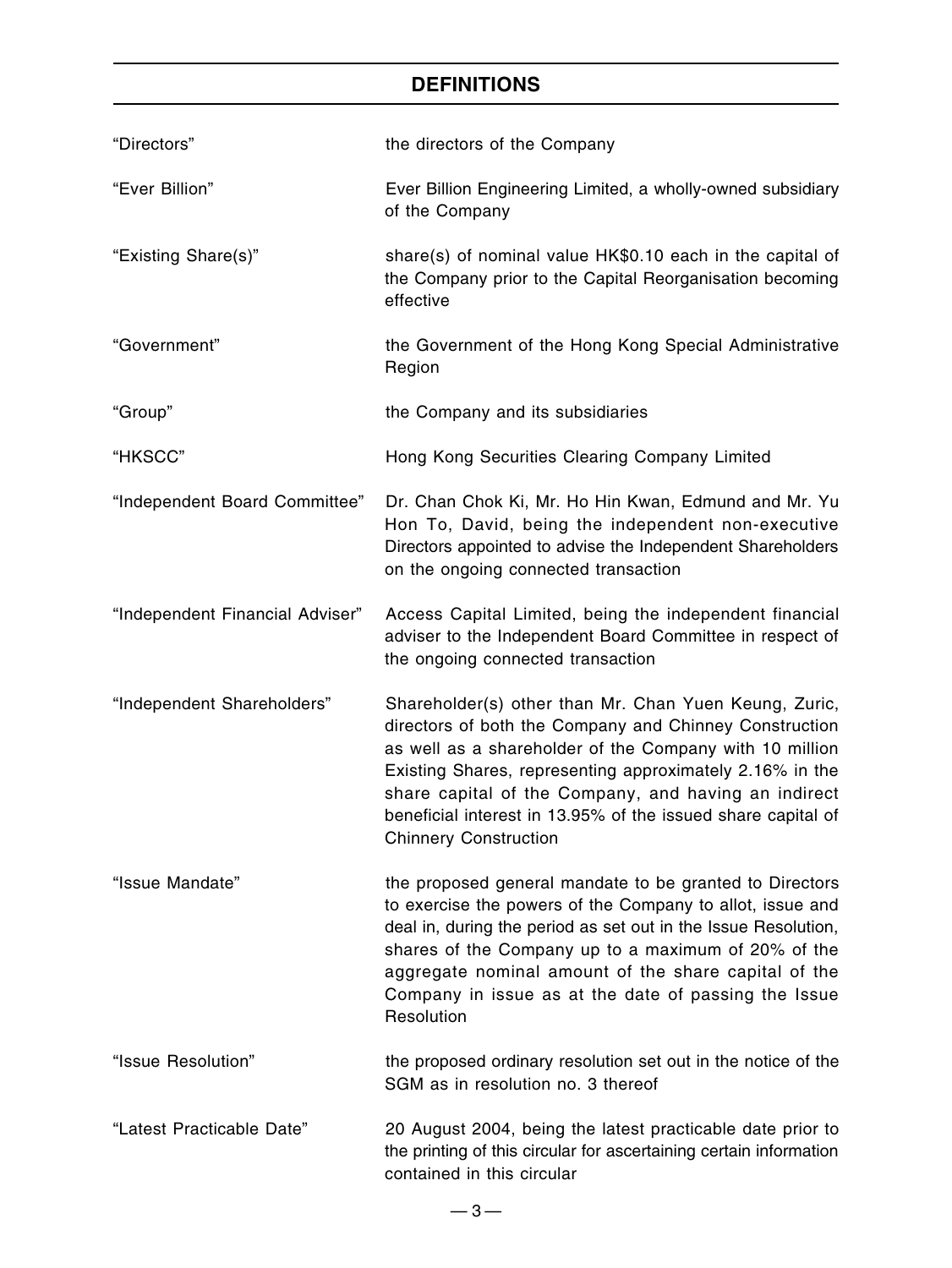# **DEFINITIONS**

| "Listing Rules"       | the Rules Governing the Listing of Securities on the Stock<br>Exchange                                                                                                                                                                                                                                                                                                              |
|-----------------------|-------------------------------------------------------------------------------------------------------------------------------------------------------------------------------------------------------------------------------------------------------------------------------------------------------------------------------------------------------------------------------------|
| "New Share(s)"        | share(s) of nominal value HK\$0.01 each in the capital of<br>the Company upon completion of the Capital Reorganisation                                                                                                                                                                                                                                                              |
| "SFO"                 | the Securities and Futures Ordinance (Chapter 571 of the<br>laws of Hong Kong)                                                                                                                                                                                                                                                                                                      |
| "SGM"                 | a special general meeting of the Company to be convened<br>on Thursday, 16 September 2004 at 11:30 a.m. (or<br>immediately following the conclusion of the annual general<br>meeting convened to be held at 11:00 a.m. at the same<br>location and on the same date) to consider and, if thought<br>fit, approve the Capital Reorganisation, the Agreement and<br>the Issue Mandate |
| "Share Consolidation" | the proposed consolidation of every four Existing Shares<br>(authorised, issued and unissued) into one Consolidated<br>Share, being a part of the Capital Reorganisation                                                                                                                                                                                                            |
| "Share Subdivision"   | the proposed subdivision of each authorised but unissued<br>Consolidated Share into 40 New Shares of nominal value<br>HK\$0.01 each, being a part of the Capital Reorganisation                                                                                                                                                                                                     |
| "Shareholders"        | holders of Existing Shares or New Shares (as the case may<br>be)                                                                                                                                                                                                                                                                                                                    |
| "Stock Exchange"      | The Stock Exchange of Hong Kong Limited                                                                                                                                                                                                                                                                                                                                             |
| $\frac{10}{2}$        | per cent.                                                                                                                                                                                                                                                                                                                                                                           |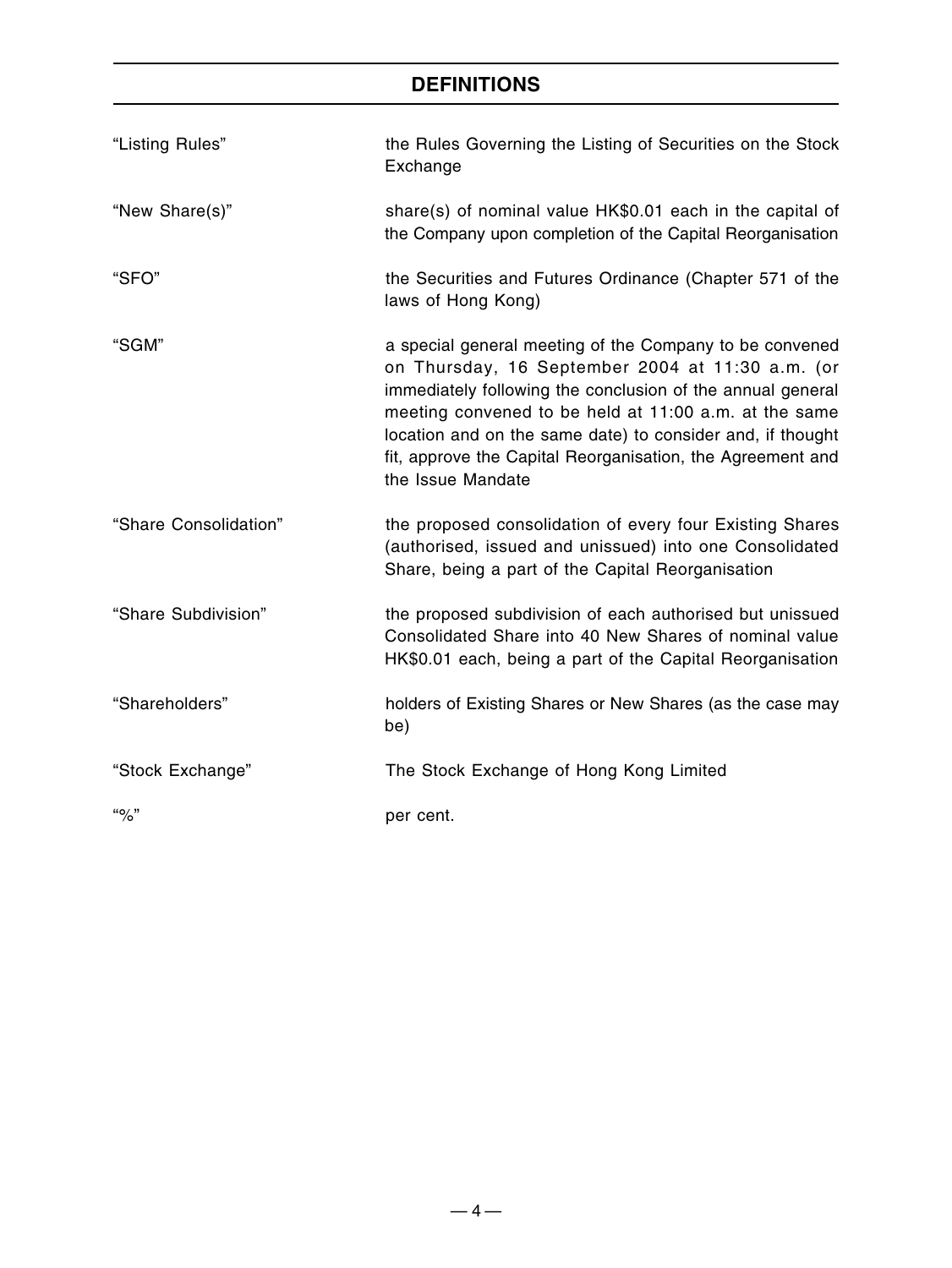

# **SHUN CHEONG HOLDINGS LIMITED**

**順昌集團有限公司**

(Incorporated in Bermuda with limited liability)

#### **Stock code: 650**

Executive Directors: Head Office and Principal place Dr. Wong Sai Wing, James (Chairman) of business: Mr. Chan Yuen Keung, Zuric Flat 201, 2nd Floor Mr. Au Shiu Wai, Frank Premier Centre Mr. Au Yu Fai, Patrick 20 Cheung Shun Street

Non-executive Directors: Kowloon Mr. Yu Sek Kee, Stephen Hong Kong Mr. Hong Yiu

Independent Non-executive Directors: Canon's Court Dr. Chan Chok Ki 22 Victoria Street Mr. Ho Hin Kwan, Edmund Hamilton HM12 Mr. Yu Hon To, David **Bermuda** 

Lai Chi Kok

Registered Office:

24 August 2004

To the Shareholders

Dear Sir/Madam,

#### **PROPOSED CAPITAL REORGANISATION INVOLVING AMONGST OTHERS SHARE CONSOLIDATION, CAPITAL REDUCTION, SHARE SUBDIVISION AND CANCELLATION OF SHARE PREMIUM ACCOUNT**

#### **ONGOING CONNECTED TRANSACTION**

#### **GENERAL MANDATE TO ISSUE SHARES**

#### **INTRODUCTION**

On 10 August 2004, the Company announced the proposed Capital Reorganisation which involves amongst others, the Share Consolidation, Capital Reduction, Share Subdivision and cancellation of the Company's share premium account.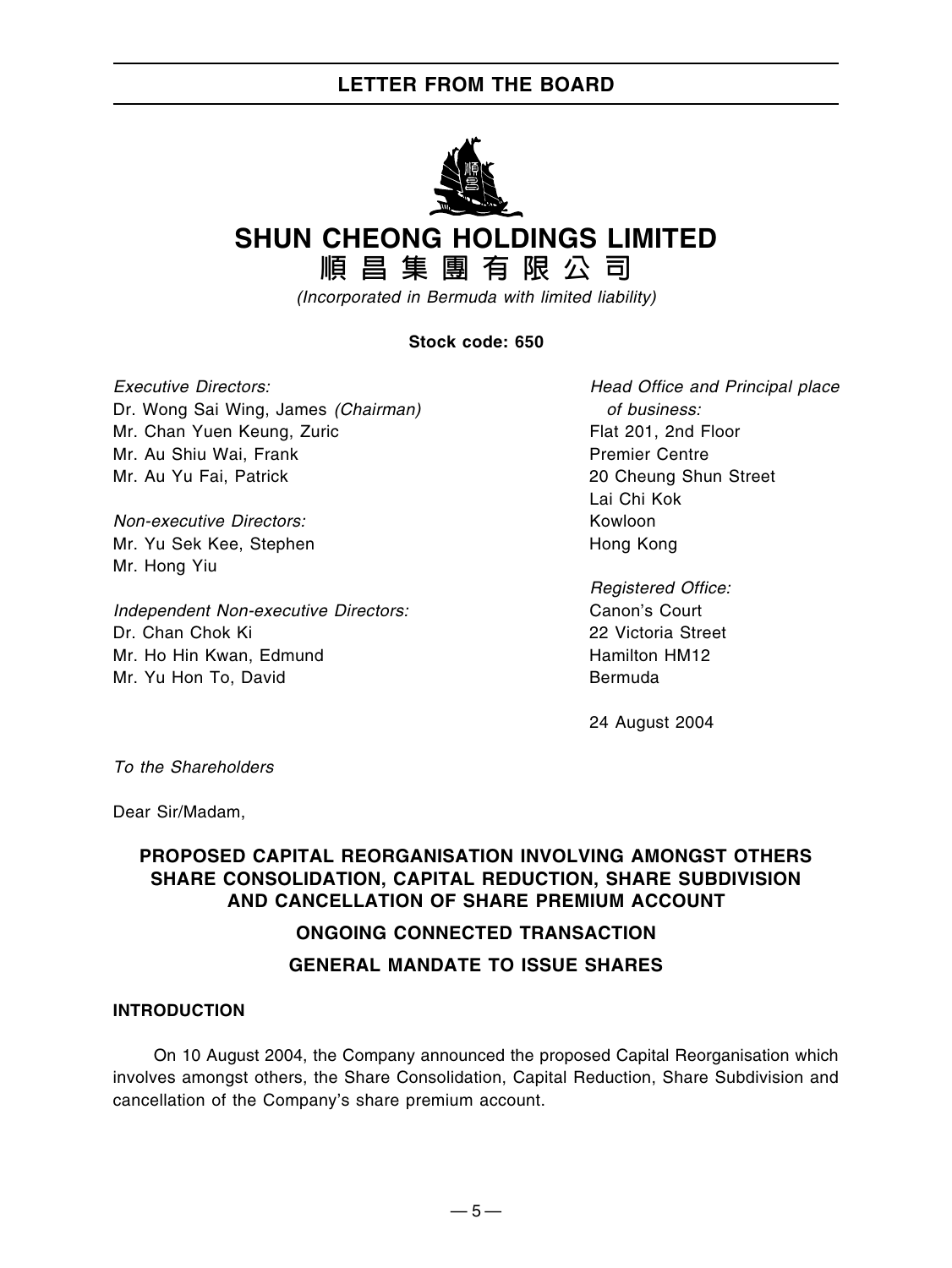It was also announced on 10 August 2004 that Ever Billion has entered into the Agreement with Chinney Construction to act as the subcontractor of Chinney Construction for a 3-year buildings and land maintenance contract awarded by the Architectural Services Department of the Government to Chinney Construction on 31 March 2004. As Chinney Construction is regarded as an associate of Dr. Wong Sai Wing, James and Mr. Chan Yuen Keung, Zuric, both of whom are directors of the Company and that of Chinney Construction as well as having shareholding interests in Chinney Construction, the Agreement constitutes an ongoing connected transaction of the Company under the Listing Rules and is thus subject to the approval of Independent Shareholders.

The purpose of this circular is to provide you with additional information on both the Capital Reorganisation and the Agreement and to give you notice of the SGM for the purpose of considering and, if thought fit, approving the Capital Reorganisation, the Agreement and the Issue Mandate.

#### **CAPITAL REORGANISATION**

The Directors propose to put forward the following to Shareholders to effect the Capital Reorganisation pursuant to the Companies Act:

- (a) the consolidation of every four Existing Shares of HK\$0.10 each (issued and unissued) into one Consolidated Share;
- (b) the reduction of the nominal value of each Consolidated Share in issue from HK\$0.40 into HK\$0.01 by the cancellation of HK\$0.39 from the paid-up capital on each Consolidated Share;
- (c) the subdivision of each authorised but unissued Consolidated Share of HK\$0.40 into 40 New Shares of HK\$0.01 each;
- (d) the increase of the authorised share capital to HK\$80,000,000 by the creation of 4,521,285,600 New Shares of HK\$0.01 each ranking pari passu in all respects with each other;
- (e) the application of the total credit of HK\$45,212,856 arising from the Capital Reduction to set off part of the accumulated losses of the Company as at 31 March 2004 which totaled HK\$108,935,656 as at 31 March 2004 (the latest published audited balance sheet date); and
- (f) the cancellation of the share premium account of HK\$110,631,927 and the application of the credit arising as follows:
	- (i) to eliminate the balance of the accumulated losses of the Company as at 31 March 2004; and
	- (ii) to apply the remaining credit of HK\$46,909,127 arising therefrom to the Company's contributed surplus account.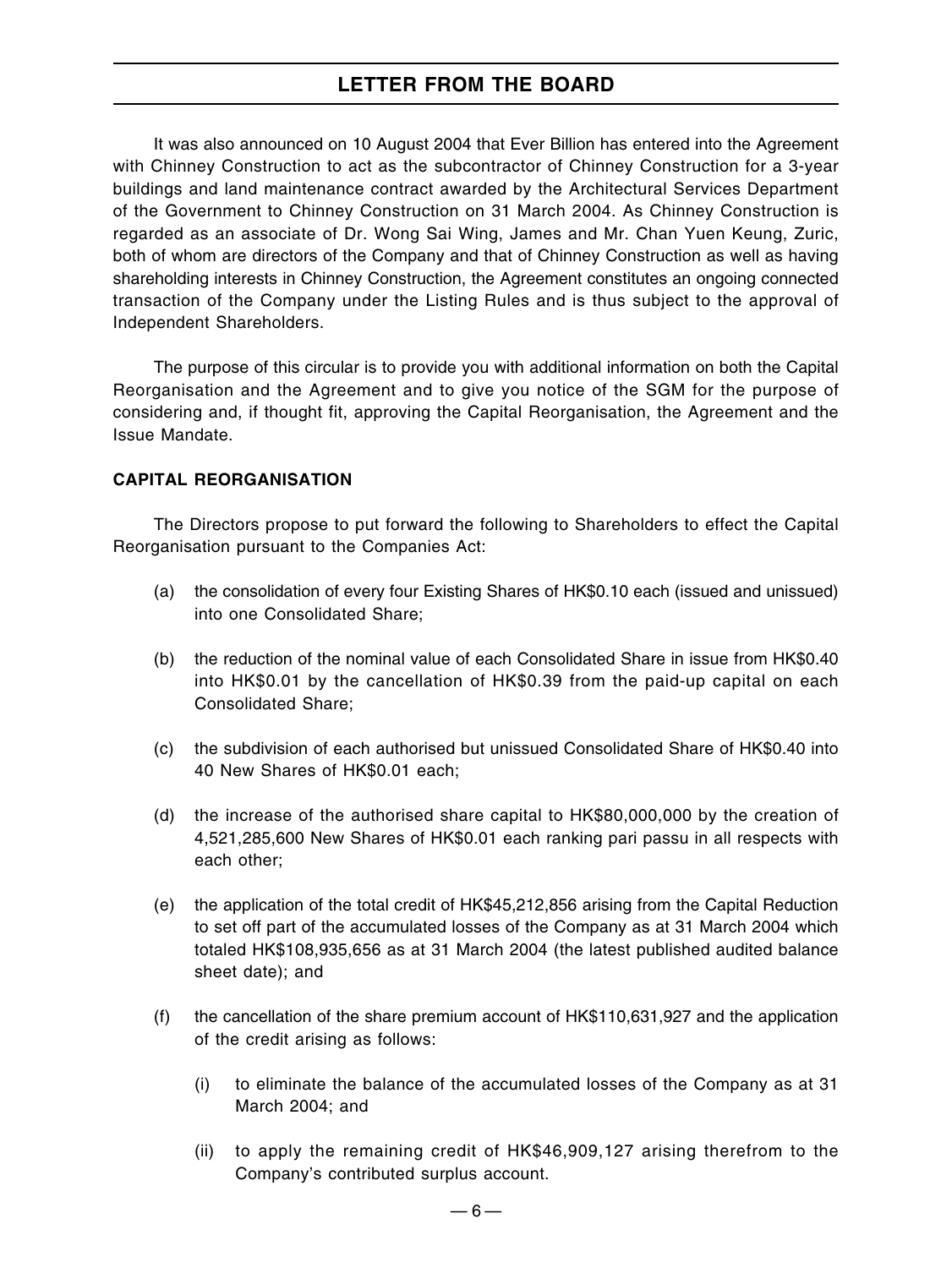As at the Latest Practicable Date, the authorised share capital of the Company was HK\$80,000,000 divided into 800,000,000 Existing Shares and the issued share capital of the Company was HK\$46,372,160 divided into 463,721,600 Existing Shares. The amount of paid up capital and the sums standing to the credit of the share premium account as set out in the Company's audited financial statements for the year ended 31 March 2004 were approximately HK\$46.37 million and HK\$110.63 million respectively. The Company currently has no outstanding options, warrants or other securities convertible into or giving rights to subscribe for Existing Shares.

Based on 463,721,600 Existing Shares in issue as at the Latest Practicable Date, the Capital Reduction will cause the paid up capital of the Company to be reduced by approximately HK\$45.21 million. Such amount will be applied to eliminate part of the accumulated losses of the Company, which amounted to approximately HK\$108.94 million as at 31 March 2004.

In addition, the share premium account of HK\$110,631,927 as at 31 March 2004 is to be cancelled and the credit arising applied as follows:

- (a) to eliminate the balance of the accumulated losses of the Company as at 31 March 2004 as shown in the audited financial statements of the Company for the year ended 31 March 2004; and
- (b) to apply the remaining credit of HK\$46,909,127 arising therefrom to the Company's contributed surplus account.

Upon the Capital Reorganisation becoming effective, the authorised share capital of the Company will be HK\$80,000,000 divided into 8,000,000,000 New Shares and the issued share capital of the Company will be HK\$1,159,304 divided into 115,930,400 New Shares.

#### **BOARD LOTS**

The Existing Shares are currently traded in board lots of 2,000 Existing Shares. Based on the closing price of HK\$0.069 per Existing Share as at the Latest Practicable Date, the market value per board lot of Existing Shares is HK\$138.

The New Shares will be traded in board lots of 10,000 New Shares and the estimated market value per board lot of the New Shares will be HK\$2,760 (calculated based on the closing price of HK\$0.069 per Existing Share as at the Latest Practicable Date and assuming the Capital Reorganisation has become effective). The New Shares, when issued, will rank pari passu in all respects with each other.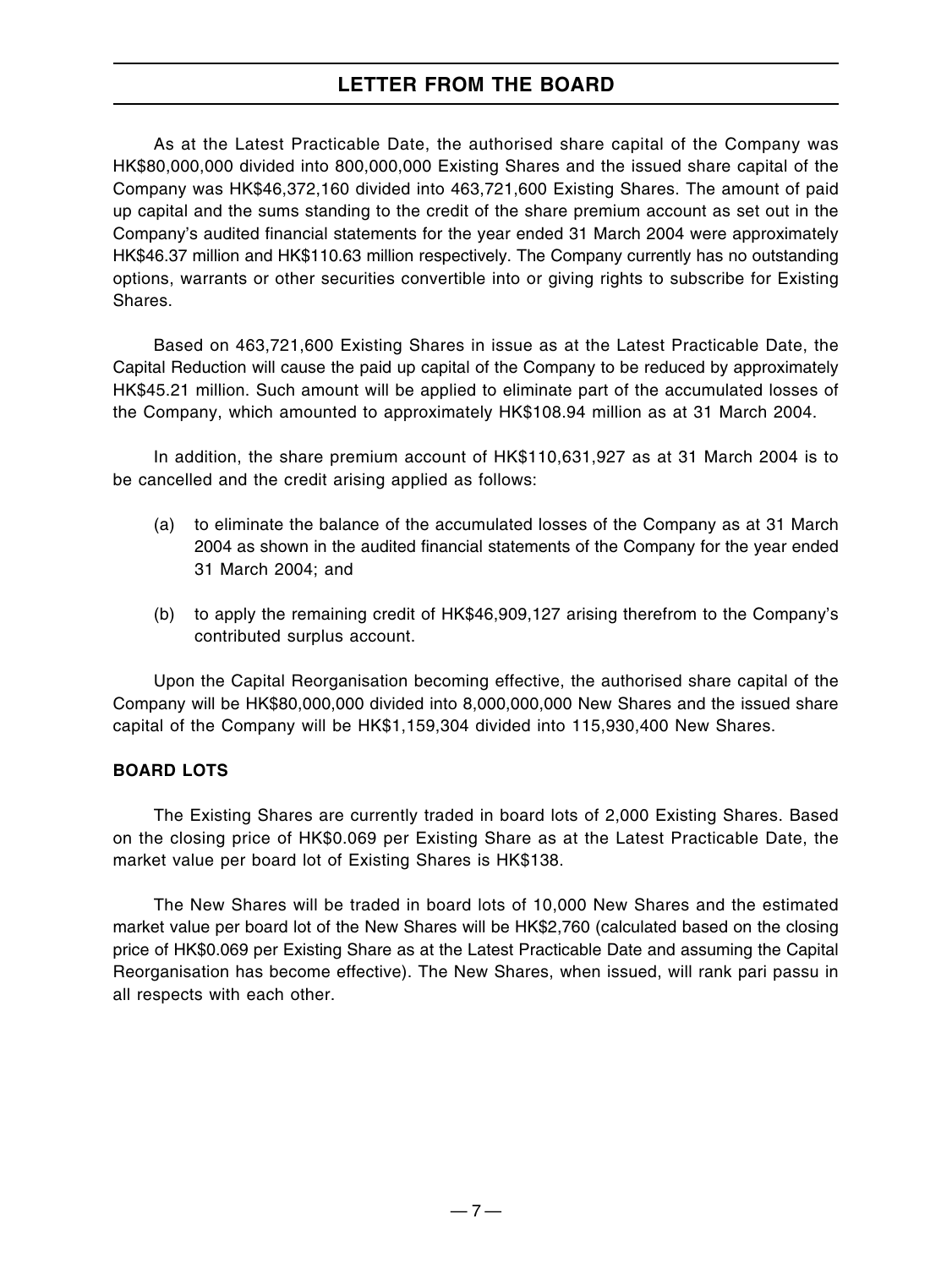#### **CONDITIONS OF THE CAPITAL REORGANISATION**

The Capital Reorganisation is conditional upon, the following:

- (a) the passing of a special resolution by the Company's shareholders at the SGM to approve the Capital Reorganisation;
- (b) the Listing Committee of the Stock Exchange granting the listing of, and permission to deal in, the New Shares to be issued upon the Capital Reorganisation becoming effective; and
- (c) the compliance with the relevant procedural requirements under the Companies Act to effect the Capital Reorganisation. The above procedural requirements include the publication of a press notice in an appointed newspaper in Bermuda advertising the Capital Reduction and the filing of memoranda of reduction of share capital with the Registrar of Companies in Bermuda.

As at the Latest Practicable Date, none of the above conditions has been fulfilled and none has been waived. It is currently expected that the above conditions will be fulfilled following the passing of the special resolution to approve the Capital Reorganisation at the SGM on 16 September 2004. Assuming all the conditions are fulfilled, the Capital Reorganisation will become effective at 4:00 p.m. on 16 September 2004 upon the passing of the special resolution to be proposed at the SGM.

#### **EFFECTS OF THE CAPITAL REORGANISATION**

The following table sets out the effects of the Capital Reorganisation on the share capital of the Company:

|                          |                                           |                                            | <b>After Capital</b><br><b>Reduction, Share</b>               |                                                    |
|--------------------------|-------------------------------------------|--------------------------------------------|---------------------------------------------------------------|----------------------------------------------------|
|                          | Prior to<br>the Capital<br>Reorganisation | <b>After Share</b><br><b>Consolidation</b> | Subdivision and<br>increase in<br>authorised<br>share capital | Upon<br>completion of<br>Capital<br>Reorganisation |
| Number of authorised     |                                           |                                            |                                                               |                                                    |
| shares                   | 800,000,000                               | 200,000,000                                | 8,000,000,000                                                 | 8.000,000,000                                      |
| Authorised share capital | HK\$80,000,000                            | HK\$80,000,000                             | HK\$80,000,000                                                | HK\$80,000,000                                     |
| Nominal value per share  | HK\$0.10                                  | HK\$0.40                                   | HK\$0.01                                                      | HK\$0.01                                           |
| Number of shares issued  |                                           |                                            |                                                               |                                                    |
| and fully paid           | 463,721,600                               | 115,930,400                                | 115,930,400                                                   | 115,930,400                                        |
| Issued share capital     | HK\$46,372,160                            | HK\$46,372,160                             | HK\$1,159,304                                                 | HK\$1,159,304                                      |

Implementation of the Capital Reorganisation will not alter the underlying assets, liabilities or financial position of the Group nor will the rights of the Shareholders, particularly with respect to their proportional interests in the Company and voting rights, be affected in any way.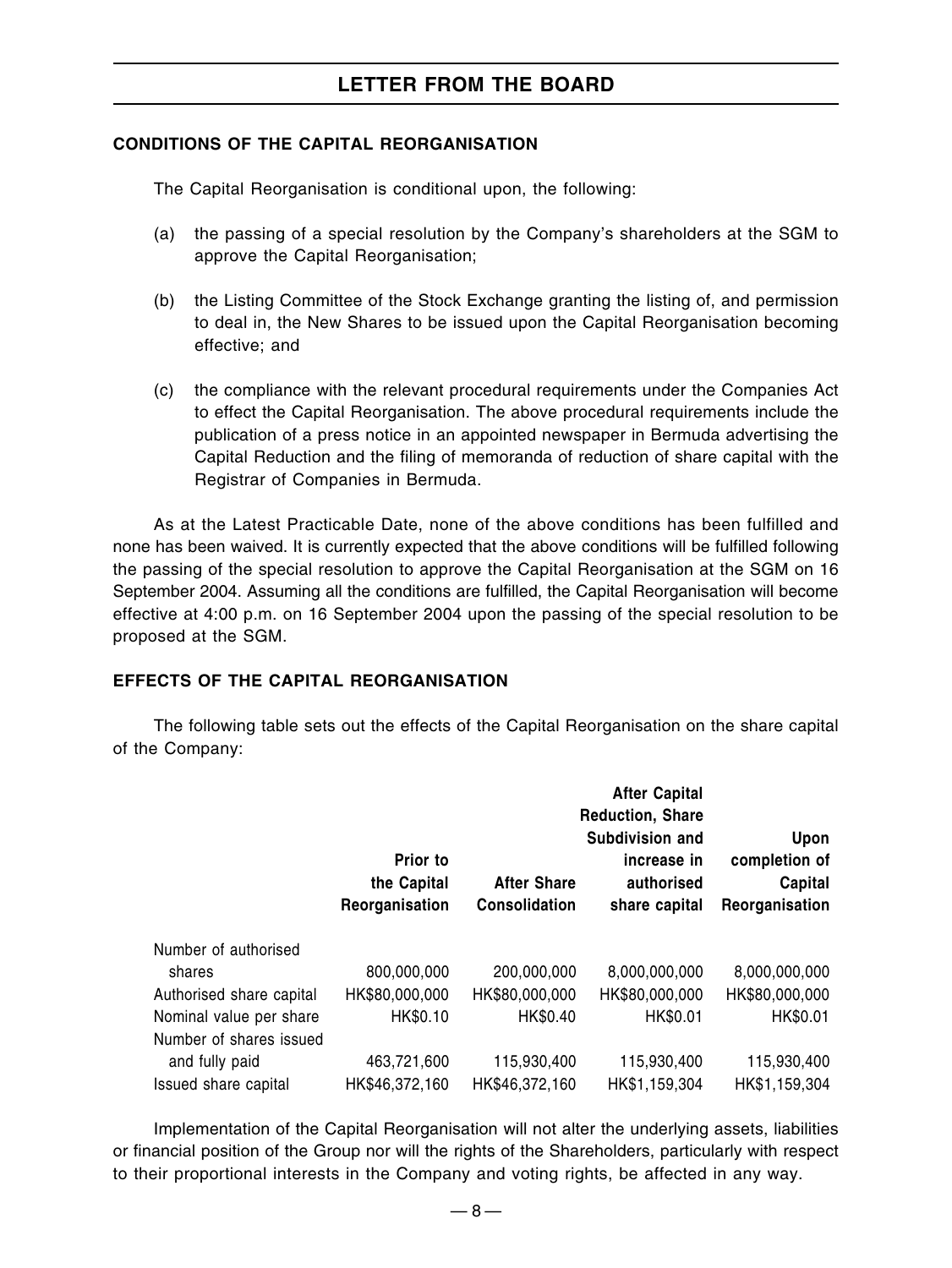#### **REASONS FOR THE CAPITAL REDUCTION AND CANCELLATION OF THE SHARE PREMIUM ACCOUNT**

As at 31 March 2004, the Company had accumulated losses of approximately HK\$108.94 million. With such accumulated losses, the Company would not be able to pay dividends to Shareholders until such accumulated losses are eliminated. The Capital Reduction and the reduction of the Company's share premium account will cancel all such accumulated losses.

Under the Capital Reorganisation, the remaining credit arising from the cancellation of the share premium account will be transferred to the Company's contributed surplus account. The cancellation of the Company's accumulated losses and the transfer of the remaining credit in the share premium account, which is capital in nature and non-distributable to Shareholders, to the contributed surplus account, which is distributable to Shareholders under the Companies Act, will allow greater flexibility for the Company to pay dividends or distributions in the future. However, the Board does not have an intention to declare any dividend or distribution at this stage. The Directors are of the view that the above cancellation and the transfer of amounts from share premium account to the contributed surplus account are both appropriate and in the best interests of the Company and the Shareholders as a whole.

#### **REASONS FOR THE SHARE CONSOLIDATION**

Based on the closing price of HK\$0.069 per Existing Shares as at the Latest Practicable Date, the market value of a board lot of 2,000 Existing Shares is HK\$138 and that of a board lot of 10,000 New Shares is expected to be HK\$2,760. With the Share Consolidation and new board lot size, the transaction cost per dollar value of each New Share will be lower. The Directors are of the view that such Share Consolidation is in the interests of the Company and the Shareholders as a whole.

#### **APPLICATION FOR LISTING OF THE NEW SHARES**

An application will be made to the Stock Exchange for the listing of, and permission to deal in, the New Shares as soon as practicable.

Subject to the granting of the listing of, and the permission to deal in, the New Shares on the Stock Exchange, the New Shares will be accepted as eligible securities by HKSCC for deposit, clearance and settlement in CCASS with effect from the commencement date of dealings in the New Shares on the Stock Exchange or such other date as determined by HKSCC. Settlement of transactions between participants of the Stock Exchange on any trading day is required to take place in CCASS on the second trading day thereafter. All activities under CCASS are subject to the general rules of CCASS and CCASS operational procedures in effect from time to time.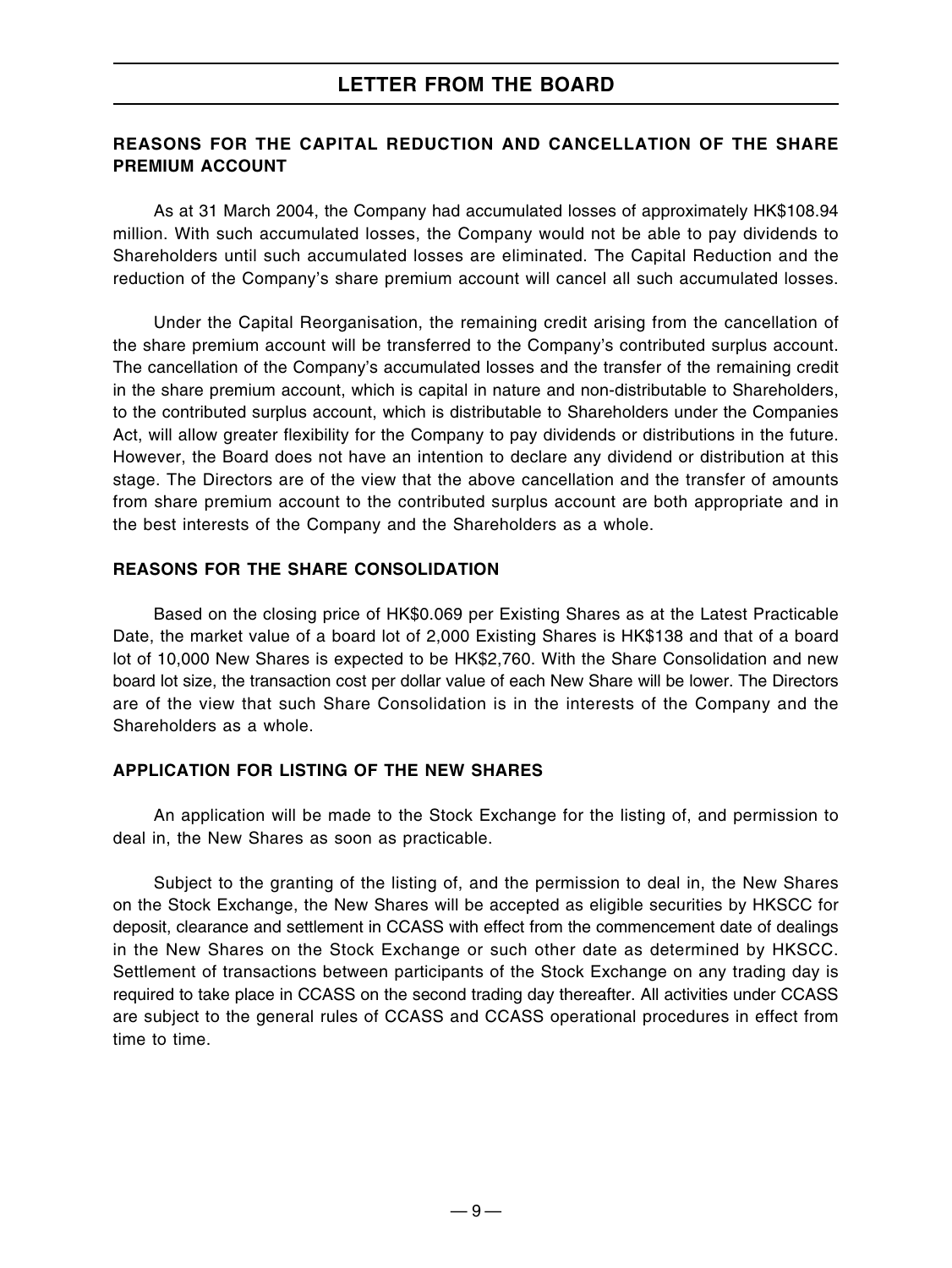#### **TRADING ARRANGEMENTS**

In order to facilitate the trading of odd lots of the New Shares, the Company has appointed Magnum International Securities Limited as an agent to arrange for the sale and purchase of odd lots on behalf of Shareholders and potential investors. During the period from Friday, 17 September 2004 to Wednesday, 27 October 2004 (both days inclusive), holders of the New Shares who wish to take advantage of this facility either to dispose of their odd lots or to top them up to a full board lot may contact Magnum International Securities Limited during the aforesaid period as follows:

| <b>Contact person</b> | <b>Address</b>                                                                     | <b>Telephone</b> | <b>Fax</b> |
|-----------------------|------------------------------------------------------------------------------------|------------------|------------|
| Mr. Tony To           | 1301A, 13th Floor<br><b>Bank of America Tower</b><br>12 Harcourt Road<br>Hong Kong | 2918 8952        | 2815 9980  |

Holders of New Shares in odd lots should note that the matching of odd lots will be made on a best effort basis and is not guaranteed.

Upon the Capital Reorganisation becoming effective, the original counter for trading in the Existing Shares (represented by Existing Shares certificates) in board lots of 2,000 will be closed on 17 September 2004. A temporary counter for the trading in the New Shares (represented by Existing Shares certificates) in board lots of 500 will be established on that day. Certificates for Existing Shares may only be traded at this temporary counter.

The original counter for trading in the New Shares (represented by New Shares certificates) in board lots of 10,000 will re-open on 5 October 2004. During the period from 5 October 2004 to 27 October 2004 (both days inclusive), there will be parallel trading at the above two counters.

The temporary counter for the trading of New Shares in board lots of 500 will close after the close of trading on 27 October 2004. Thereafter, trading will be in board lots of 10,000 New Shares only and certificates for the Existing Shares will cease to be marketable and will not be accepted for dealing and settlement purposes. However, such certificates will remain effective as documents of title.

#### **FREE EXCHANGE OF NEW SHARE CERTIFICATES**

Subject to the Capital Reorganisation becoming effective, Shareholders may submit certificates for the Existing Shares to the Company's share registrar in Hong Kong, Computershare Hong Kong Investor Services Limited, at Rooms 1712-16, 17th Floor, Hopewell Centre, 183 Queen's Road East, Hong Kong, during the period from 17 September 2004 to 1 November 2004 (both days inclusive) for exchange, at the expense of the Company, for certificates for the New Shares. Thereafter, certificates for Existing Shares will be accepted for exchange only on payment of a fee of HK\$2.50 (or such higher amount as may from time to time be allowed by the Stock Exchange) for each new certificate issued for the New Shares.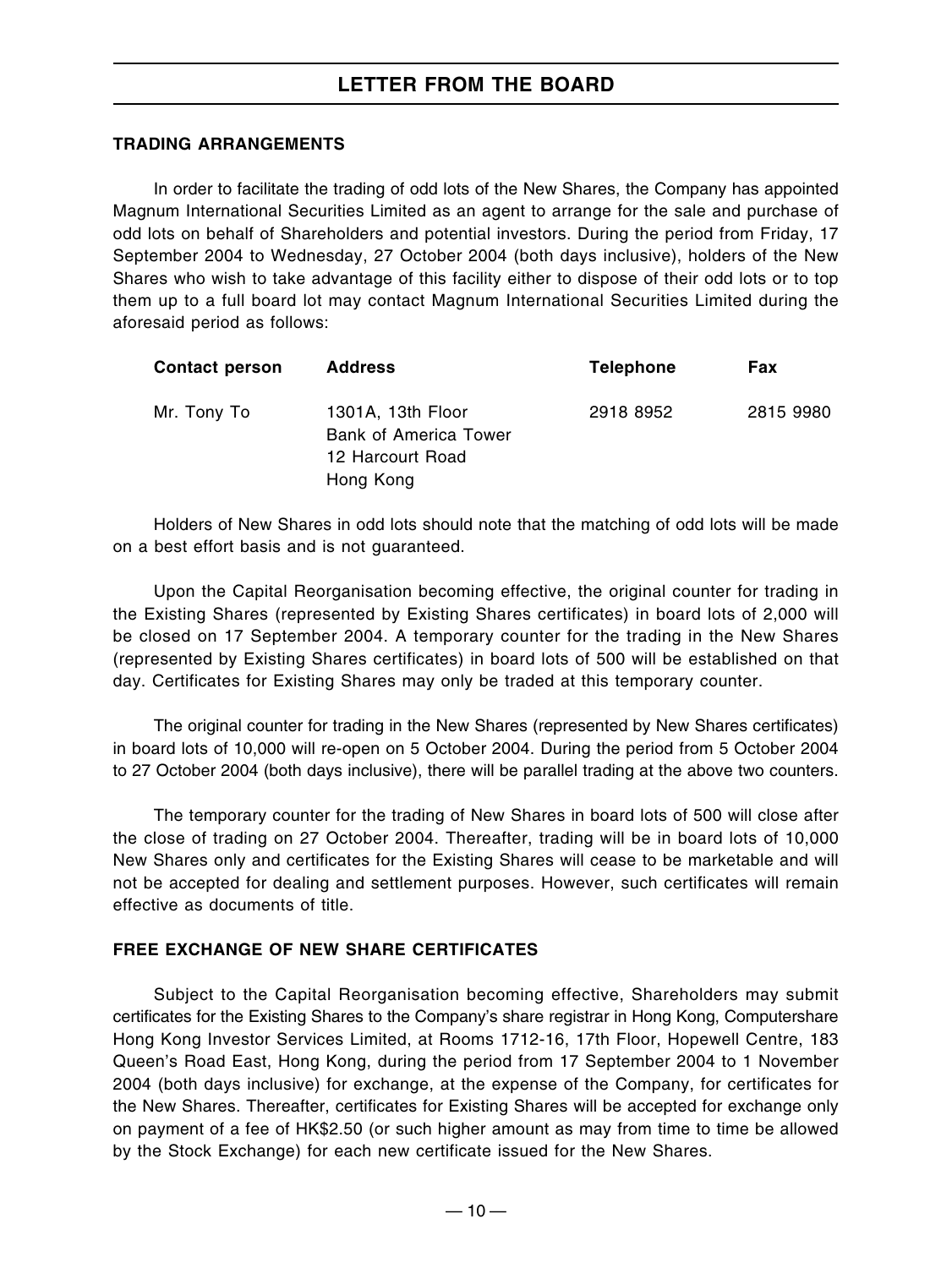To distinguish between the certificates for Existing Shares and those for New Shares, certificates for the New Shares will be blue in colour, which is different from the existing certificates in brown.

It is expected that the new certificates for the New Shares will be available for collection on or after the 10th business day from the date of submission of the existing certificates for the Existing Shares to the Company's share registrar in Hong Kong at the above address. Unless otherwise instructed, new certificates will be issued in board lots of 10,000 New Shares.

#### **ONGOING CONNECTED TRANSACTION**

On 10 August 2004, Ever Billion entered into the Agreement with Chinney Construction to act as a subcontractor to Chinney Construction in respect of the Contract awarded by the Architectural Services Department of the Government to Chinney Construction on 31 March 2004. The Contract, which is for a term of 3 years from 1 April 2004, involves the alterations, additions, maintenance and repair of all buildings and lands and other properties within the area of Wanchai (South) and Wanchai (North) for which the Architectural Services Department (Property Services Branch) of the Government is responsible.

Based on information provided by the Government, the annual contract amount payable by the Government under the Contract is estimated to be approximately HK\$100 million. However, based on past experience of the Directors, the above estimated amount is subject to an upward or downward adjustment of 20%, with the actual amount based on specific work order requirements in a particular year. The terms of the Contract provide that the Government shall pay the contractor up to 85% of the value of work order completed with the balance of 15% payable upon certification by the Government. Depending on the type of building maintenance work involved, such maintenance work normally last up to six months. And certification and payment of the balance amount by the Government in respect of work done usually takes another six months. Consequently, payment by the Government under this Contract is expected to extend beyond 31 March 2007, especially for orders issued towards the end of the Contract term, and will continue during the year ending 31 March 2008. As far as the Group is concerned, Ever Billion will only book its revenue arising from the Contract after the relevant work done under the Contract has been certified by the Government and upon payment is made by Chinney Construction under the Agreement.

Under the Agreement, Ever Billion will act as the subcontractor to Chinney Construction under the Contract and Chinney Construction, as the manager of the Contract, is entitled to deduct a management fee of 2% on amounts receivable from the Government and shall pay the balance to Ever Billion within one month from the receipt of monies from the Government. The terms of the Agreement between Chinney Construction, a main contractor, and Ever Billion, the sub-contractor, are on normal commercial terms and are in line with market practice.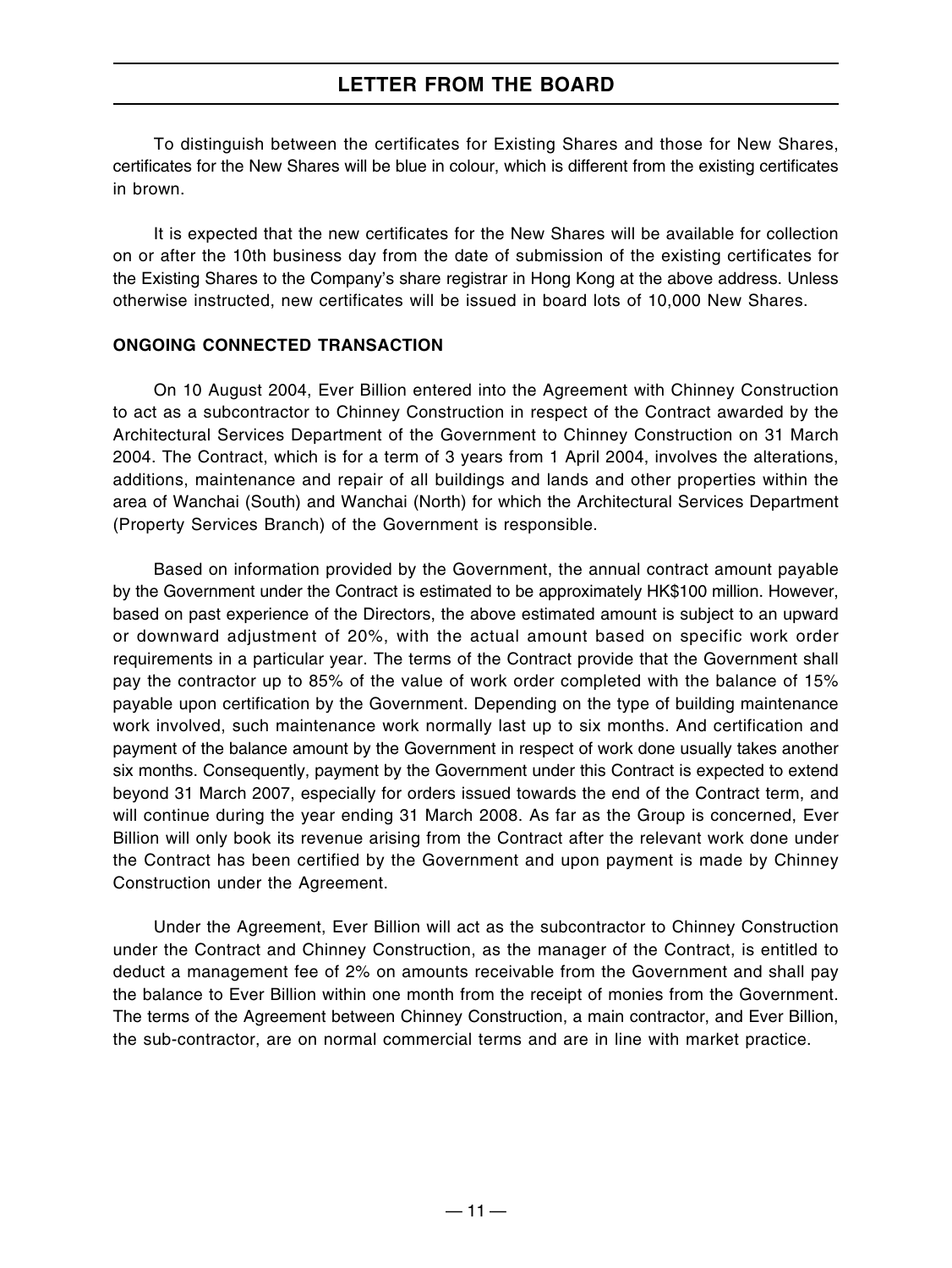Chinney Construction is owned as to 86.05% indirectly by Chinney Investments, Limited, a company in which Dr. Wong Sai Wing, James, Chairman and executive Director, has control, and as to 13.95% indirectly by Mr. Chan Yuen Keung, Zuric, an executive Director. As Chinney Construction is regarded as an associate of Dr. Wong Sai Wing, James and Mr. Chan Yuen Keung, Zuric, both of whom have indirect beneficial interests in and are directors of Chinney Construction, the Agreement constitutes an ongoing connected transaction of the Company under the Listing Rules.

Based on the annual contract amount as indicated by the Government and its payment practice as mentioned above, the Directors expect the annual cap amount under the Agreement, as required under the Listing Rules, for each of the three years to 31 March 2007 will amount to approximately HK\$120 million annually and that for the year ending 31 March 2008 will amount to not more than HK\$78 million. The basis of calculation of the cap amount for the year ending 31 March 2008 derives from the cap amount for the year ending 31 March 2007. However, the cap amount for the year ending 31 March 2008 is different from that of the previous years due to the fact that work is expected to continue to be carried out during the first half of the year ending 31 March 2008 for orders placed in the second half of the year ending 31 March 2007 and that payments will continue to be received throughout the year ending 31 March 2008. Consequently, for the year ending 31 March 2008, the cap amount is calculated based on (i) half of the expected maximum contract amount of HK\$120 million for the year ending 31 March 2007 in respect of work orders placed towards the end of the Contract period; (ii) 15% of balance payment in respect of the amount of work orders totaling HK\$60 million expected to be placed by the Government in the first half of 31 March 2007 and completed in the second half of 31 March 2007 with payment made in the first half of 31 March 2008; and (iii) 15% of balance payment in respect of the amount of work orders totaling HK\$60 million expected to be placed by the Government in the second half of 31 March 2007 and completed in the first half of 31 March 2008 with payment made in the second half of 31 March 2008.

The Board is of the view that the above payment schedule under the Agreement is in accordance with the terms of the Contract between the Government and Chinney Construction, and that they are in the ordinary and usual course of business, on normal commercial terms and in line with industry practice. Watterson Asia Limited, as financial adviser to the Company, is also of the opinion that the terms of the Agreement, particularly with regard to payment to subcontractors, are in line with industry practice and on normal commercial terms.

#### **REASONS AND BENEFITS FOR ENTERING INTO THE ONGOING CONNECTED TRANSACTION**

The Group is principally engaged in the provision of multi-disciplinary building services, comprising electrical system engineering, water pumping and fire services, air-conditioning, plumbing and drainage, environmental engineering and project management. Chinney Construction is principally engaged in building construction business in both the public and private sectors in Hong Kong.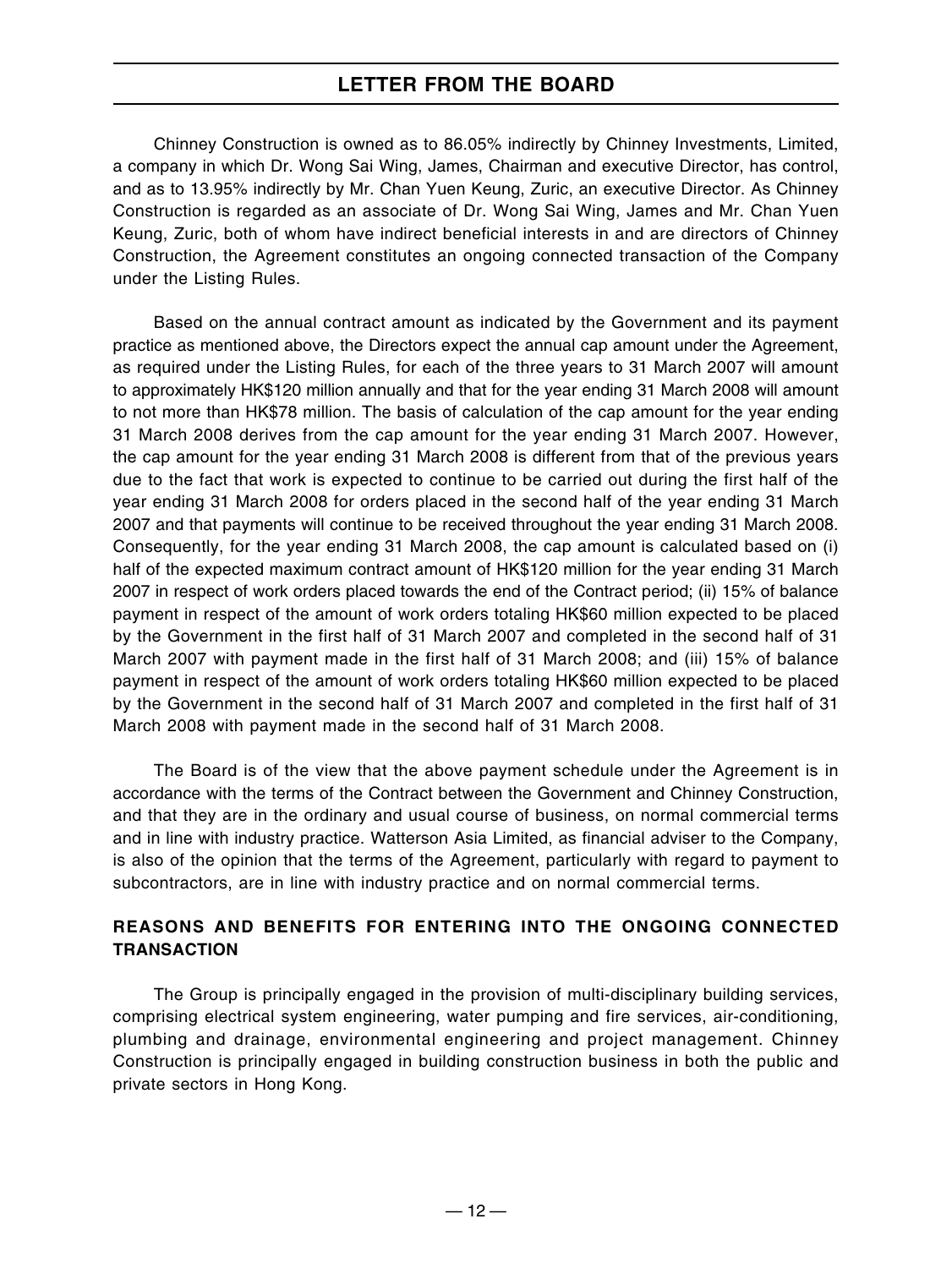Ever Billion was awarded this contract through a tender put up by Chinney Construction and the Agreement was entered into on normal commercial terms. The Agreement enables the Group, as a business strategy, to diversify its building related contracting services, which include the provision of electrical system engineering, water pumping, fire services and air conditioning services, into building maintenance services. The Directors believe that the Agreement will enable the Group to expand its business scope to include building maintenance services. As such, the Directors are of the view that the Agreement is in the interest of the Group and the Shareholders as a whole and that the terms of the Agreement are fair and reasonable so far as the Shareholders are concerned.

#### **REQUIREMENTS OF THE LISTING RULES**

The Agreement constitutes an ongoing connected transaction of the Group under Rule 14A.35 of the Listing Rules and will be subject to the approval of Independent Shareholders by way of a poll at the SGM.

Mr. Chan Yuen Keung, Zuric, an executive Director holding 10 million Existing Shares, representing approximately 2.16% in the issued share capital of the Company as at the Latest Practicable Date, is also an executive director of Chinney Construction and has an indirect beneficial interest in 13.95% of the issued share capital of Chinney Construction, will abstain from voting on the ordinary resolution relating to the Agreement to be proposed at the SGM.

Under the Listing Rules, Independent Shareholders' approval is to be sought in respect of the Agreement subject to the following conditions:

- (a) the Agreement will be:
	- entered into in the ordinary and usual course of business of the Company;
	- conducted on normal commercial terms or, if there is not sufficient comparable transactions to judge whether they are on normal commercial terms, on terms no less favourable than the terms available to or from independent third parties as appropriate; and
	- entered into in accordance with the relevant terms and conditions governing them which are fair and reasonable so far as the Shareholders are concerned and in the interest of the Company as a whole;
- (b) the aggregate value of the transactions under the Agreement for each of the three years to 31 March 2007 shall not exceed HK\$120 million and that for the year ending 31 March 2008 shall not exceed HK\$78 million; and
- (c) compliance by the Company with all relevant requirements governing connected transactions under Chapter 14A of the Listing Rules.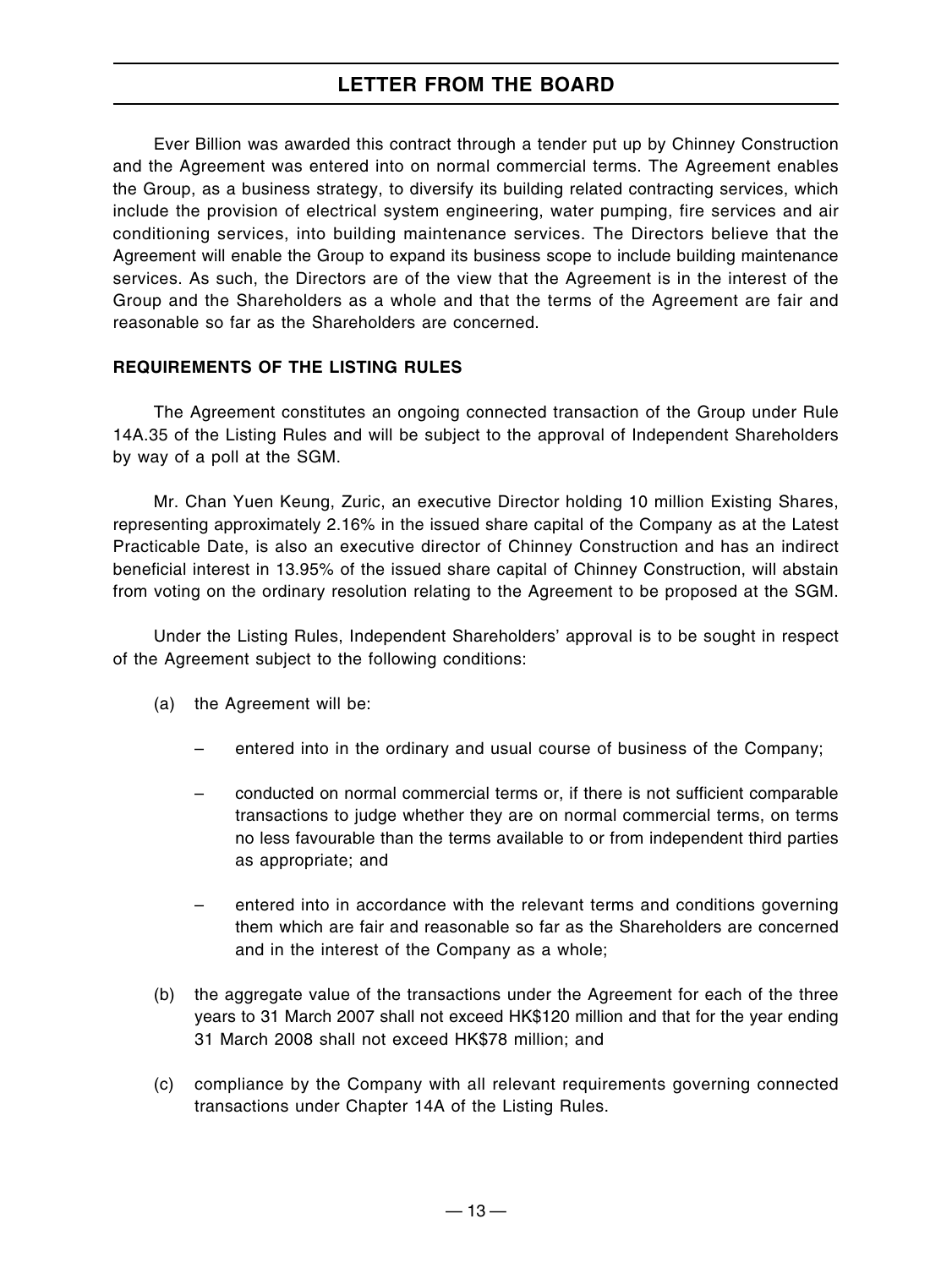#### **GENERAL MANDATE TO ISSUE SHARES BY THE COMPANY**

At the annual general meeting of the Company held on 26 September 2003, an ordinary resolution was passed which granted a general mandate authorising the Directors to allot, issue and deal with the shares of the Company not exceeding 20% of the aggregate nominal amount of the issued share capital of the Company as at that date of passing such resolution. This mandate will lapse at the conclusion of the forthcoming annual general meeting of the Company to be held on 16 September 2004.

At the SGM, an ordinary resolution will be proposed to grant the Directors a fresh general mandate to exercise the power of the Company to allot, issue and deal with the shares of the Company up to 20% of the aggregate nominal amount of the issued share capital of the Company as at the date of passing of the Issue Resolution.

#### **SGM**

Set out on pages 28 to 31 of this circular is a notice of SGM to be held at 11:30 a.m. on 16 September 2004 (or immediately following the conclusion of the Company's annual general meeting convened to be held at 11:00 a.m. at the same location and on the same date) at Fung Shui Room, 6th Floor, The Marco Polo Hong Kong Hotel, Harbour City, Kowloon, Hong Kong at which a special resolution for the approval of the Capital Reorganisation and ordinary resolutions for the approval of the Agreement and the Issue Mandate will be proposed for consideration by the Independent Shareholders and the Shareholders, respectively.

A form of proxy for use at the SGM is enclosed. Whether or not you intend to be present in person at the SGM, you are requested to complete the form of proxy and return it to the Company's share registrar in Hong Kong, Computershare Hong Kong Investor Services Limited, at Rooms 1712-16, 17th Floor, Hopewell Centre, 183 Queen's Road East, Hong Kong in accordance with the instructions printed thereon not less than 48 hours before the time for the holding of the SGM. Completion and return of the form of proxy will not prevent you from attending and voting in person should you so wish.

Pursuant to the Listing Rules, votes taken for the ordinary resolution regarding the ongoing connected transaction will be by poll.

As regards the special resolution on the Capital Reorganisation and the ordinary resolution on the Issue Mandate, pursuant to Bye-law 70 of the Company, a resolution put to vote at a general meeting shall be decided on a show of hands unless (before or on the declaration of the result of the show of hands or on the withdrawal of any other demand for a poll) a poll is demanded by:

- (a) the chairman of such meeting; or
- (b) at least three Shareholders present in person or by a duly authorised corporate representative or by proxy for the time being entitled to vote at the meeting; or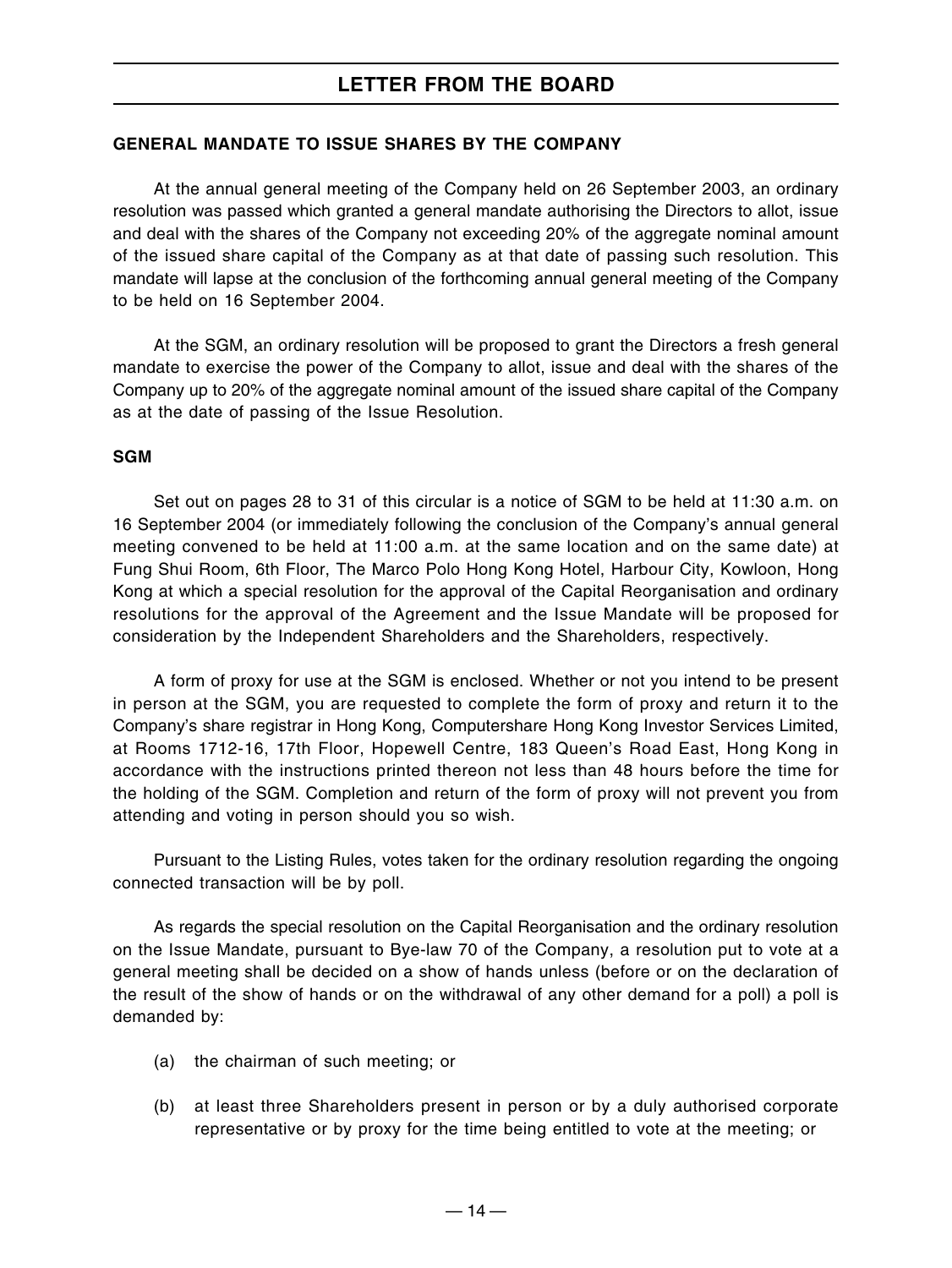- (c) any Shareholder or Shareholders present in person or by a duly authorised corporate representative or by proxy and representing not less than one-tenth of the total voting rights of all Shareholders having the right to vote at the meeting; or
- (d) any Shareholder or Shareholders present in person or by a duly authorised corporate representative or by proxy and holding shares in the Company conferring a right to vote at the meeting being shares on which an aggregate sum has been paid up equal to not less than one-tenth of the total sum paid up on all shares conferring that right.

A demand by a person as proxy for a Shareholder or by a duly authorised corporate representative shall be deemed to be the same as a demand by a Shareholder.

#### **RECOMMENDATION**

The Directors believe that the Capital Reorganisation and the Issue Mandate is in the interests of the Company and the Shareholders as a whole and, accordingly, they recommend Shareholders to vote in favour of the special resolution and the ordinary resolution respectively to be proposed at the SGM.

The Independent Board Committee believes that the Agreement is in the interests of the Company and the Shareholders as a whole and concurs with the Independent Financial Adviser's view that the terms of the Agreement are fair and reasonable so far as the Independent Shareholders are concerned. Consequently, they recommend the Independent Shareholders to vote in favour of the ordinary resolution to approve the Agreement to be proposed at the SGM.

#### **GENERAL INFORMATION**

Your attention is drawn to the letter from the Independent Board Committee contained in this circular and general information as set out in the appendix to this circular.

> Yours faithfully, For and on behalf of **Shun Cheong Holdings Limited Wong Sai Wing, James** Chairman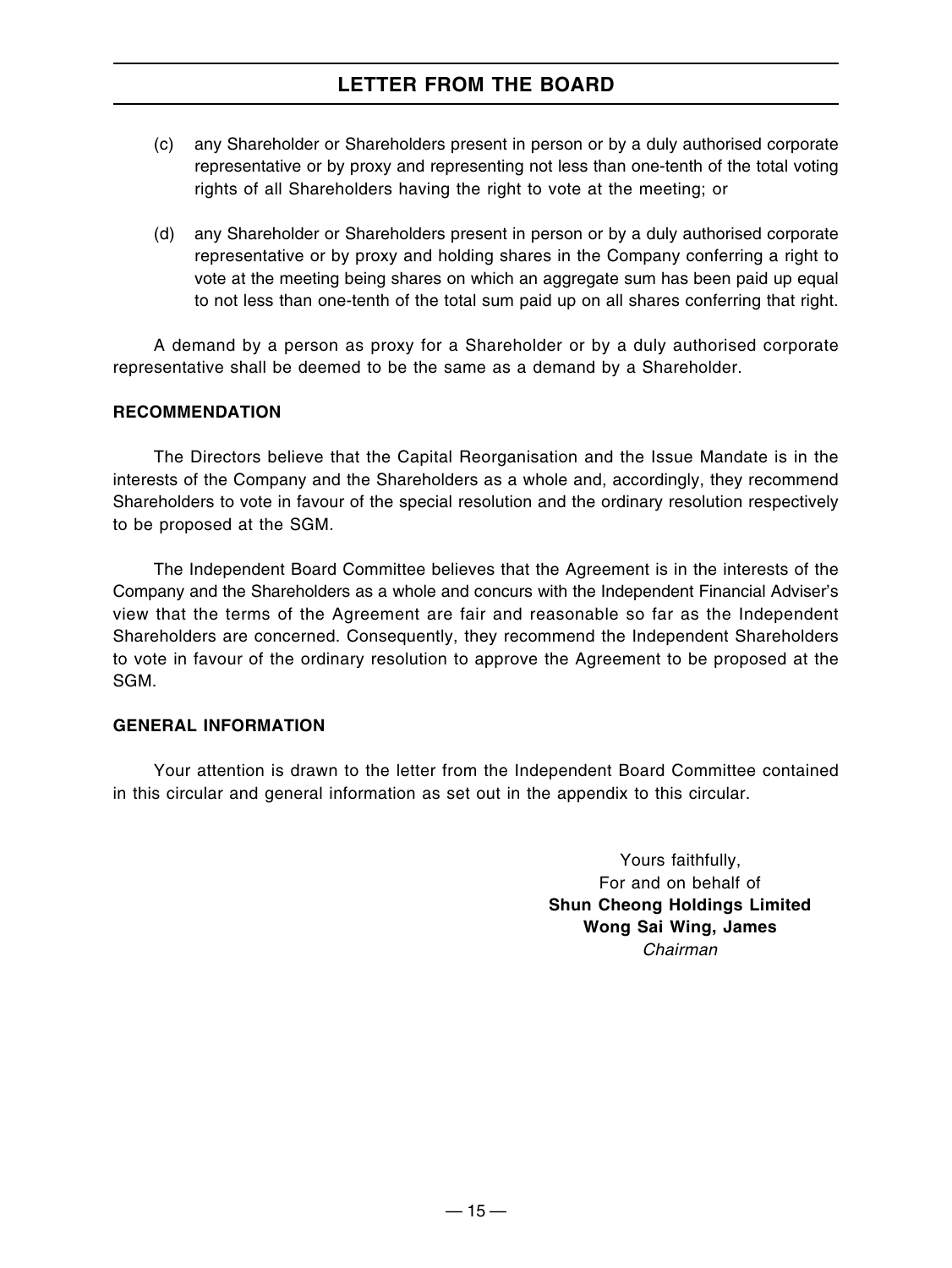# **LETTER FROM THE INDEPENDENT BOARD COMMITTEE**



**SHUN CHEONG HOLDINGS LIMITED**

**順昌集團有限公司**

(Incorporated in Bermuda with limited liability)

24 August 2004

To the Independent Shareholders:

Dear Sir or Madam,

## **ONGOING CONNECTED TRANSACTION**

We refer to the Company's announcement dated 10 August 2004 on the Agreement which is considered as an ongoing connected transaction under the Listing Rules so far as the Company is concerned. Details of and reasons for the Agreement have been set out in the "Letter from the Board" contained in the circular of the Company dated 24 August 2004 to Shareholders (the "Circular"), of which this letter forms part. Your attention is drawn to the Circular and capitalised terms used in this letter shall have the same meanings as defined in the Circular.

We have been appointed as the Independent Board Committee to consider the terms of the Agreement. Our role is to advise the Independent Shareholders as to whether the terms of the Agreement are fair and reasonable so far as the Independent Shareholders are concerned. We have considered the opinion expressed by the Independent Financial Adviser on the Agreement and your attention is drawn to the "Letter from the Independent Financial Adviser" contained in the Circular. We concur with the opinion of the Independent Financial Adviser and we are also of the view that the Agreement is in the interest of the Company and that the terms of the Agreement are fair and reasonable so far as the Independent Shareholders are concerned. Consequently, we recommend you to vote in favour of the ordinary resolution with respect to the Agreement at the SGM.

> Yours faithfully, Independent Board Committee of **Shun Cheong Holdings Limited**

**Chan Chok Ki Ho Hin Kwan, Edmund Yu Hon To, David**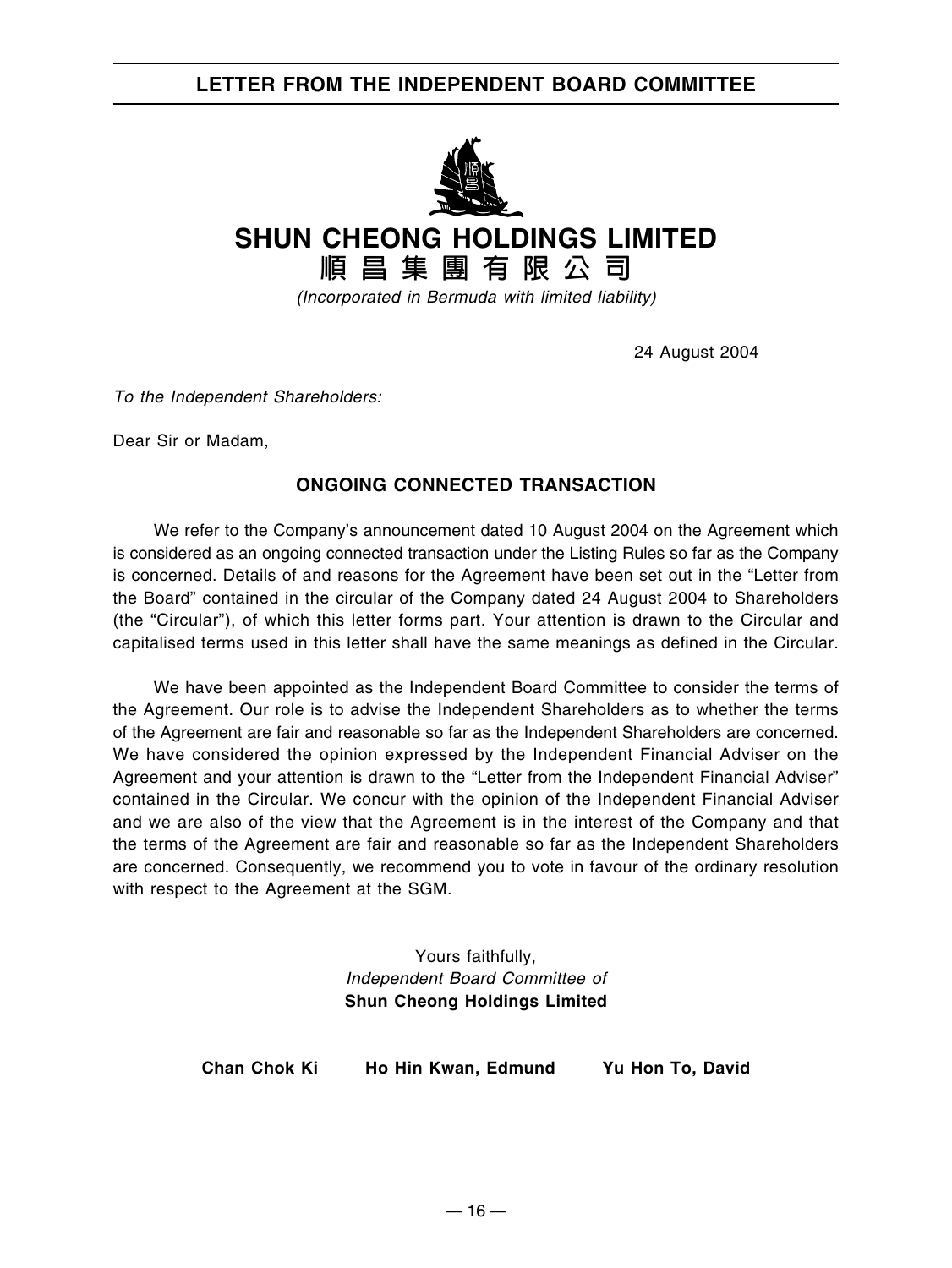The following is the full text of the letter of advice to the Independent Board Committee and the Shareholders from the Independent Financial Adviser prepared for incorporation in this circular.



24 August 2004

To: The Independent Board Committee and the Shareholders

Dear Sir or Madam,

## **ONGOING CONNECTED TRANSACTION**

#### **1. INTRODUCTION**

We refer to our appointment to advise the Independent Board Committee and the Shareholders with regard to the transaction contemplated under the Agreement (the "Transaction"). Details of the Agreement are contained in the "Letter from the Board" of the circular to the Shareholders dated 24 August 2004 (the "Circular"), of which this letter forms part. Terms used in this letter shall have the same meaning as those defined in the Circular, unless the context otherwise specifies.

Chinney Construction is owned as to 86.05% indirectly by Chinney Investments, Limited, a company in which Dr. Wong Sai Wing, James, Chairman and executive Director, has control, and as to 13.95% indirectly by Mr. Chan Yuen Keung, Zuric, an executive Director. As Chinney Construction is regarded as an associate of Dr. Wong Sai Wing, James and Mr. Chan Yuen Keung, Zuric, both of whom have indirect beneficial interests in Chinney Construction and are directors of the Company and Chinney Construction, the Agreement constitutes an ongoing connected transaction under Chapter 14A of the Listing Rules. Under Rule 14A.35 of the Listing Rules, the Transaction will be subject to the approval of the Independent Shareholders at a general meeting to be convened by the Company.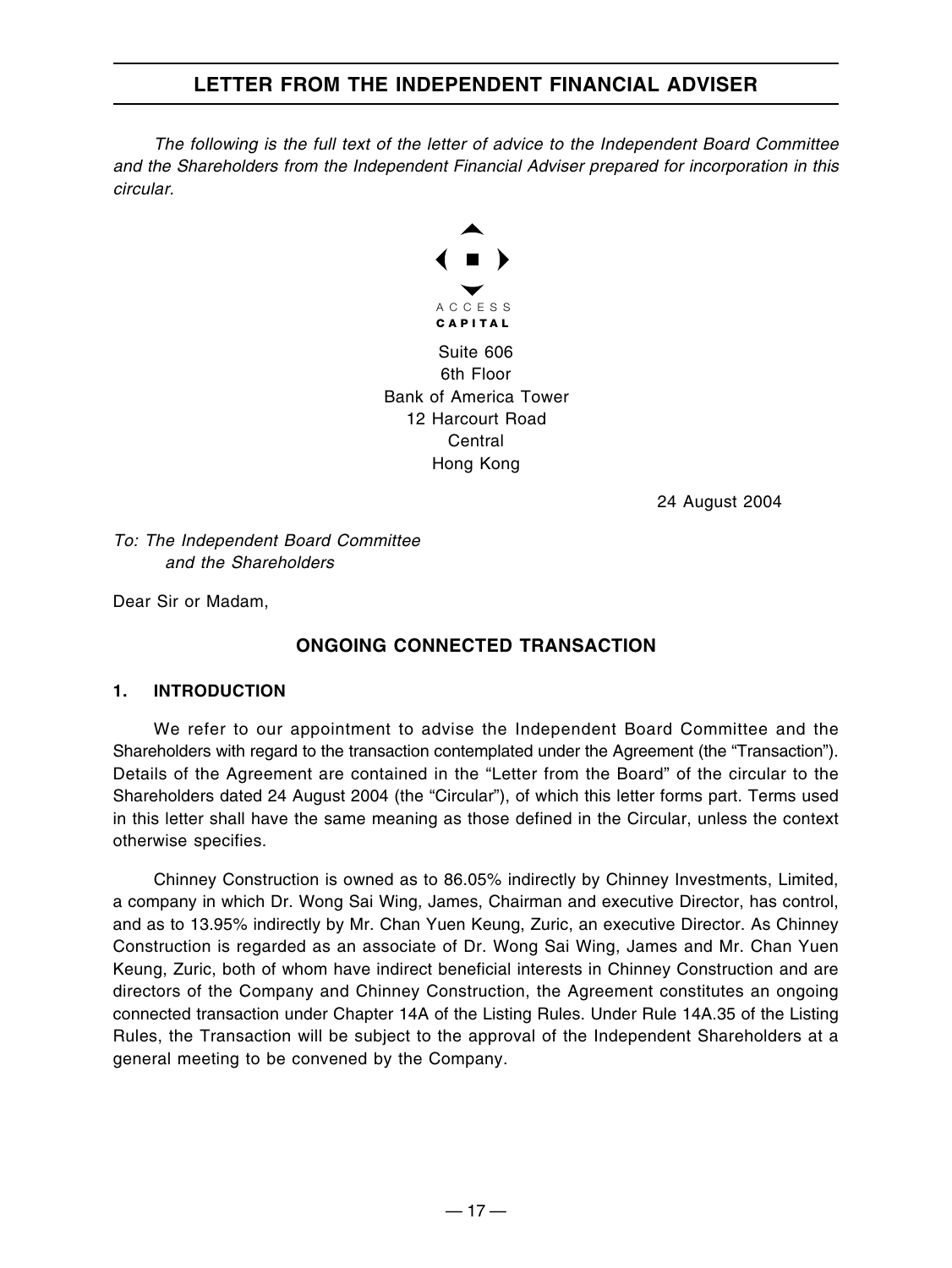Mr. Chan Yuen Keung, Zuric, is an executive Director and holds 10 million existing Shares, representing approximately 2.16% in the issued share capital of the Company as at the Latest Practicable Date, is also an executive director of Chinney Construction and has an indirect beneficial interest of 13.95% in Chinney Construction, will abstain from voting on the ordinary resolution relating to the Agreement to be proposed at the SGM.

The Independent Board Committee, comprising Dr. Chan Choi Ki, Mr. Ho Hin Kwan, Edmund and Mr. Yu Hon To, David (all of whom are independent non-executive Directors), has been established to consider the terms of the transaction contemplated under the Agreement and to advise the Independent Shareholders. We have been appointed by the Independent Board Committee to advise it as to whether the terms and conditions of the Agreement as well as the relevant caps in relation to the Transaction are fair and reasonable and in the interests of the Company and the Shareholders as a whole and to give our opinion in relation to the Agreement for its consideration in issuing its opinion to the Independent Shareholders.

#### **2. BASIS OF THE OPINION**

In formulating our advice, we have relied solely on the statements, information, opinions and representations contained in the Circular and the information and representations provided and/or made to us by the Company and the Directors. We have assumed that all such statements, information, opinions and representations contained or referred to in the Circular or otherwise provided or made or given by the Company and the Directors and for which it is/they are solely responsible were true, accurate and valid at the time they were made and given and continue to be true, accurate and valid as at the date of the Circular. We have assumed that all the statements, information, opinions and representations made or provided by the Company and/ or the Directors contained in the Circular have been reasonably made after due and careful enquiry. We have also sought and obtained confirmation from the Company and the Directors that no material facts have been omitted from the information provided and referred to in the Circular.

We consider that we have reviewed all currently available information and documents to enable us to reach an informed view and to justify our reliance on the information provided so as to provide a reasonable basis for our opinion. We have no reason to doubt the truth, accuracy and completeness of the statements, information, opinions and representations provided to us by the Company, the Directors and their respective advisers or to believe that material information has been withheld or omitted from the information provided to us or referred to in the aforesaid documents. We have not, however, carried out an independent verification of the information provided, nor have we conducted an independent investigation into the business and affairs of the Company or any of its subsidiaries.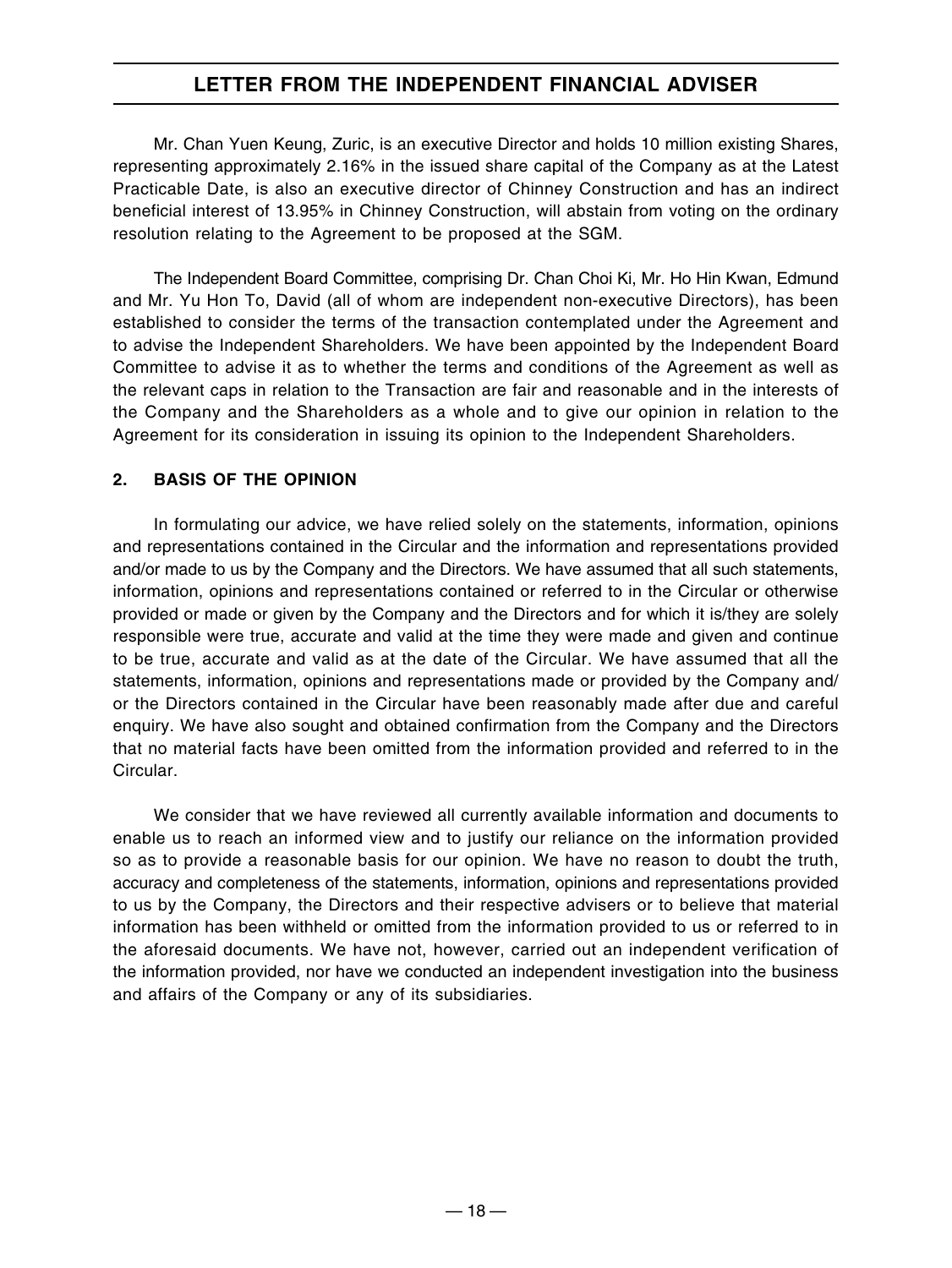#### **3. PRINCIPAL FACTORS AND REASONS CONSIDERED**

In forming our opinion, we have taken into consideration the following principal factors and reasons:

#### **3.1 Background to and reason for the transaction contemplated under the Agreement**

The Group is principally engaged in the provision of multi-disciplinary building services, comprising electrical system engineering, water pumping and fire services, air-conditioning, plumbing and drainage, environmental engineering and project management.

Chinney Construction is principally engaged in the building construction business in both the public and private sectors in Hong Kong. It is an Approved Contractor for Public Works of Group C under the Building category and is eligible and qualified to tender and carry out Government building contracts (including this kind of maintenance contracts) of any contract value.

According to the Directors, the Agreement enables the Group, as a business strategy, to diversify its building related contracting services, which include the provision of electrical system engineering, water pumping, fire services and air conditioning services, into building maintenance services. We have discussed with the senior management of the Company and noted that such building maintenance service contract is granted by the Government through a tender process. In this regard, we are of the view that as long as the Group can manage its cost effectively, the Group will be able to achieve satisfactory results and contribute to the overall results of the Group.

Having considered the abovementioned background and reason, we believe that it is fair and reasonable for the Group to enter into the Agreement.

#### **3.2 Terms and conditions of the Agreement and the commercial justification for determining the relevant caps in relation to the Transaction**

#### 3.2.1Terms of the Transaction

#### a) Awarded by way of a tendering process

As stated in the "Letter from the Board", Ever Billion was awarded this contract through a tender put up by Chinney Construction and the Agreement was entered into on normal commercial terms.

We have discussed with the senior management of the Company (i) the process of preparing the tender invited by Chinney Construction and (ii) the subsequent discussions and negotiations between the parties involved following the tender being granted to Ever Billion, we are of the view that the Transaction has been awarded through a tender process in the normal course of business of the Company.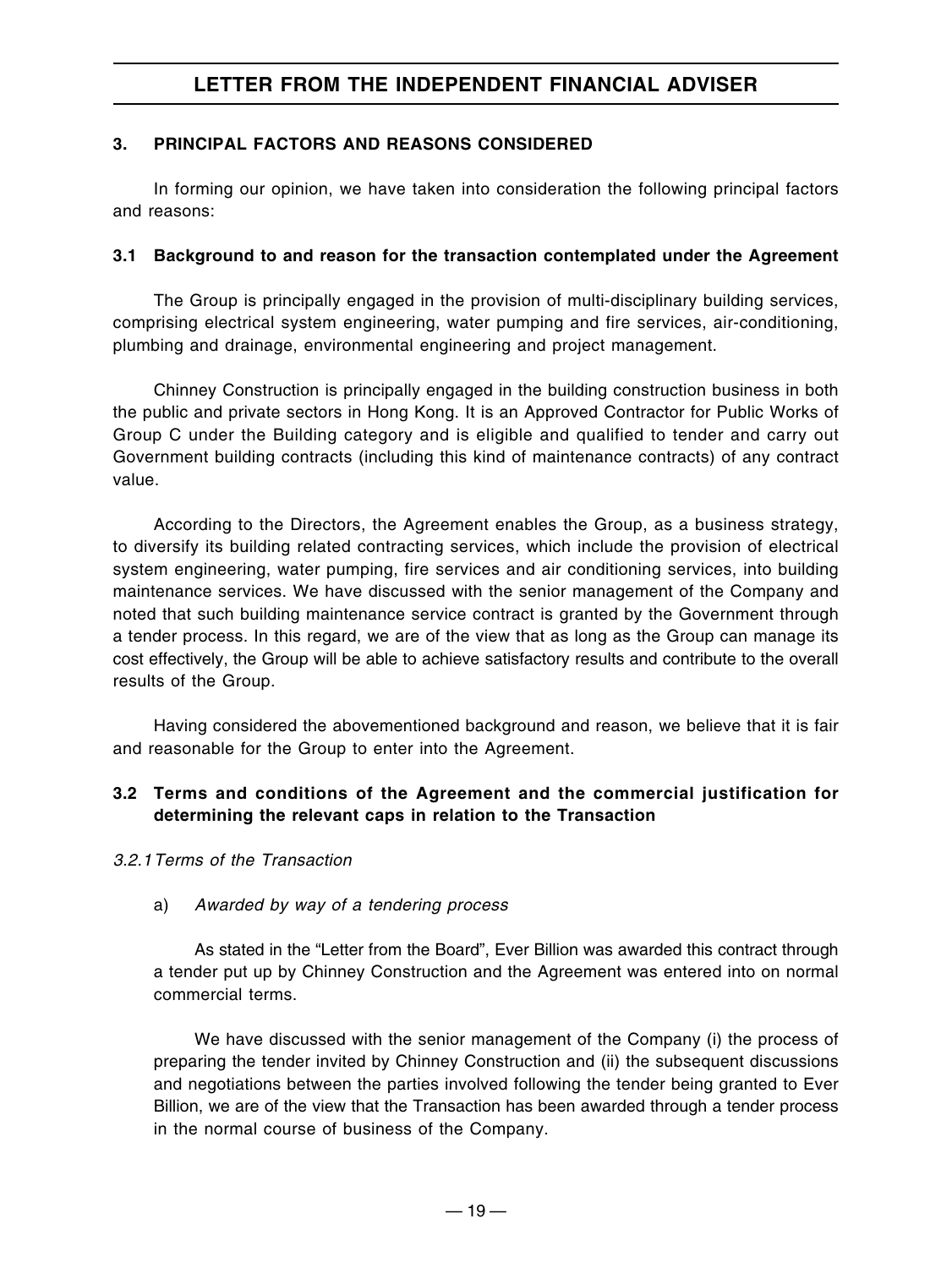We have also discussed with the senior management of the Company about (i) the methodologies and (ii) the factors taken into consideration in the course of preparing (a) the subject tender invited by Chinney Construction and (b) those tenders between the Group and other independent third parties. Based on our discussion, we noted that (i) the methodologies and the factors taken into consideration in the course of preparing the subject tender and the tenders between the Group and other independent third parties are consistent in all material aspects; and (ii) the terms of the subject tender granted by Chinney Construction to the Group are arrived at after taking into account the normal commercial terms and relevant factors which the Group customarily applies in its preparation for such kind of tenders, and that they are no less favorable than terms of those tenders between the Group and other independent third parties to the Group.

#### b) Management fee

Under the Agreement, Ever Billion will act as the sub-contractor to Chinney Construction under the Contract and Chinney Construction, as the manager of the Contract.

Pursuant to the Agreement, Chinney Construction shall deduct 2% management fee from the amounts receivable from the Government, and pay the balance of 98% of the amounts receivable from the Government to Ever Billion within one month from the receipt of moneys from the Government. According to the Directors, the terms of the Agreement between Chinney Construction, a main contractor, and Ever Billion, the sub-contractor, are on normal commercial terms and are in line with market practice.

We have discussed with the senior management of the Company about the aforesaid terms of the Agreement and have sought to compare them with the other maintenance work tenders between the Group and other independent third parties. Whilst appreciating that every contract has different specifications of its own, we noted in our discussions with the senior management of the Company, it is normal for a sub-contractor (who will provide all the manpower and equipments under the contract) to accept the abovementioned payment arrangement (i.e. within one month from the receipt of moneys from the Government) and to pay a management fee to the main contractor (who holds the relevant license for the relevant work undertaken and who has the primary legal responsibility under the contract) in the range of 2% to 3% of the amounts receivable under a contract. We do not have access to any information as to whether the aforesaid payment arrangement and the fee arrangement are also offered to other sub-contractors of Chinney Construction. Given that these arrangements are normally accepted by the market, we have no reason to doubt whether the same arrangements are also offered to other sub-contractors of Chinney Construction. Accordingly, we concur with the view of the Directors that the management fee of 2% of the amounts receivable from the Government have been arrived at after arm's length negotiations, are on normal commercial terms and are in line with market practice.

In summary, after taking into account the abovementioned background and confirmation from the Directors, we are of the view that the terms of the Transaction are fair and reasonable and in the interests of the Shareholders and the Company as a whole and will continue to be conducted on terms not less favorable than terms of those tenders between the Group and other independent third parties.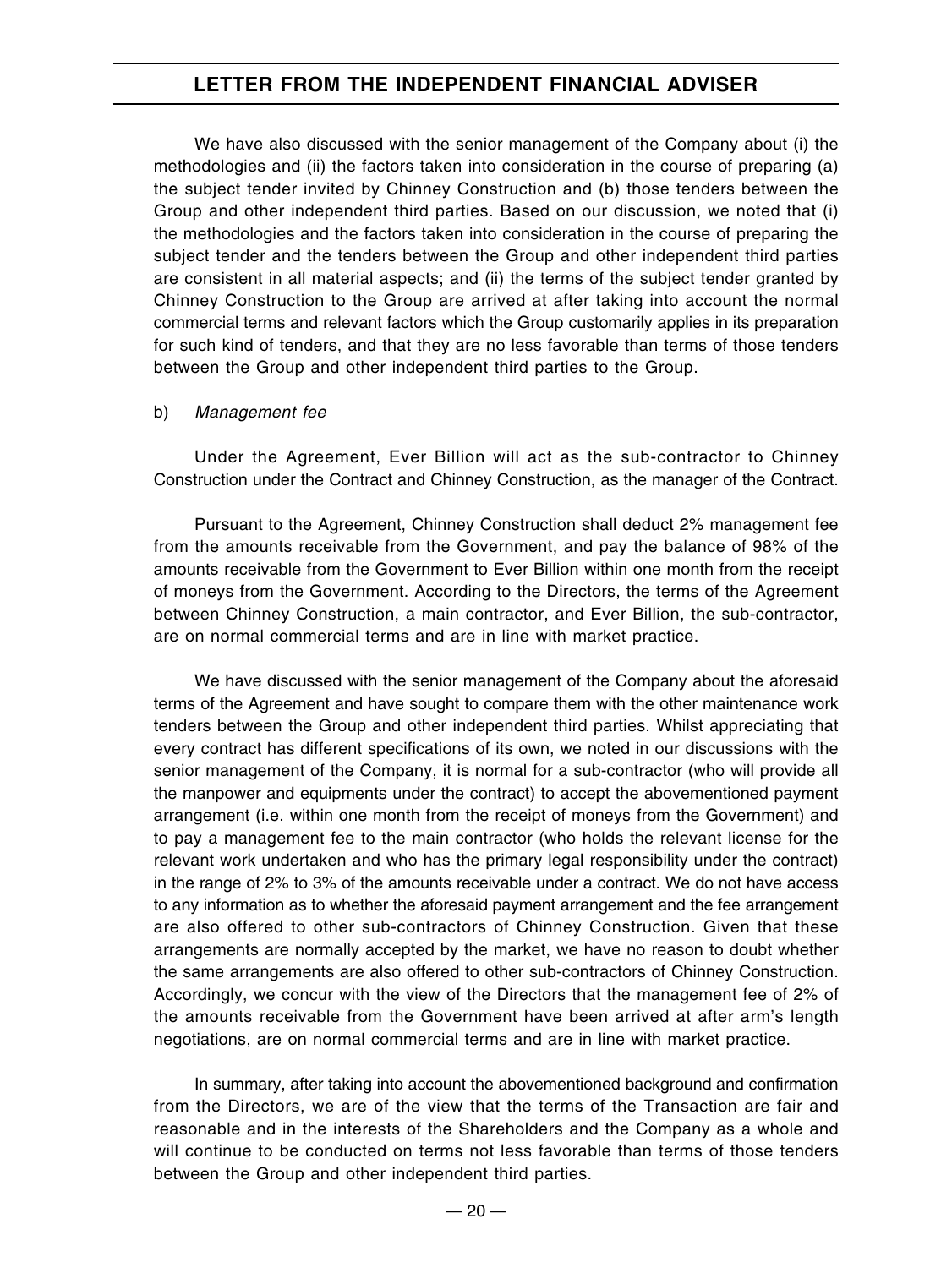#### 3.2.2The Caps

According to the Company, the respective caps of the Transaction will be as follows:

- (i) for each of the three years to 31 March 2007, the cap amount will be HK\$120 million; and
- (ii) for the year ending 31 March 2008, the cap amount will be HK\$78 million.

Also according to the Company, the respective caps were determined with reference to the following factors:

a) For each of the three years to 31 March 2007

Based on information provided by the Government, the annual contract amount payable by the Government under the Contract is estimated to be approximately HK\$100 million. However, based on past experience of the Directors, the above estimated amount is subject to an upward or downward adjustment of 20%, with the actual amount based on specific work order requirements in a particular year. Hence, the Company determined to use the maximum amount of HK\$120 million as the cap for the aforesaid periods.

We have reviewed the Government information and discussed with the Directors about the past expenditure items of the Government in the locality of the subject contract, and concur with their view that the cap of HK\$120 million for each of the three years to 31 March 2007 is acceptable.

b) For the year ending 31 March 2008

In view of the payment procedures as described in the "Letter from the Board", in particular, according to the terms of the Contract entered into between the Government and Chinney Construction, the Government shall pay the contractor up to 85% of the value of work order completed with the balance of 15% payable upon certification by the Government. Depending on the type of building maintenance work involved, such maintenance work normally last up to six months. According to the Directors, certification and payment of the balance amount by the Government in respect of work done usually take another six months. Consequently, payment by the Government under this Contract is expected to extend beyond 31 March 2007, especially for orders issued towards the end of the Contract term, and will continue during the year ending 31 March 2008. Hence, the cap amount is calculated on the following basis:

(i) half of the expected maximum contract amount of HK\$120 million for the year ending 31 March 2007 in respect of work orders placed towards the end of the Contract period;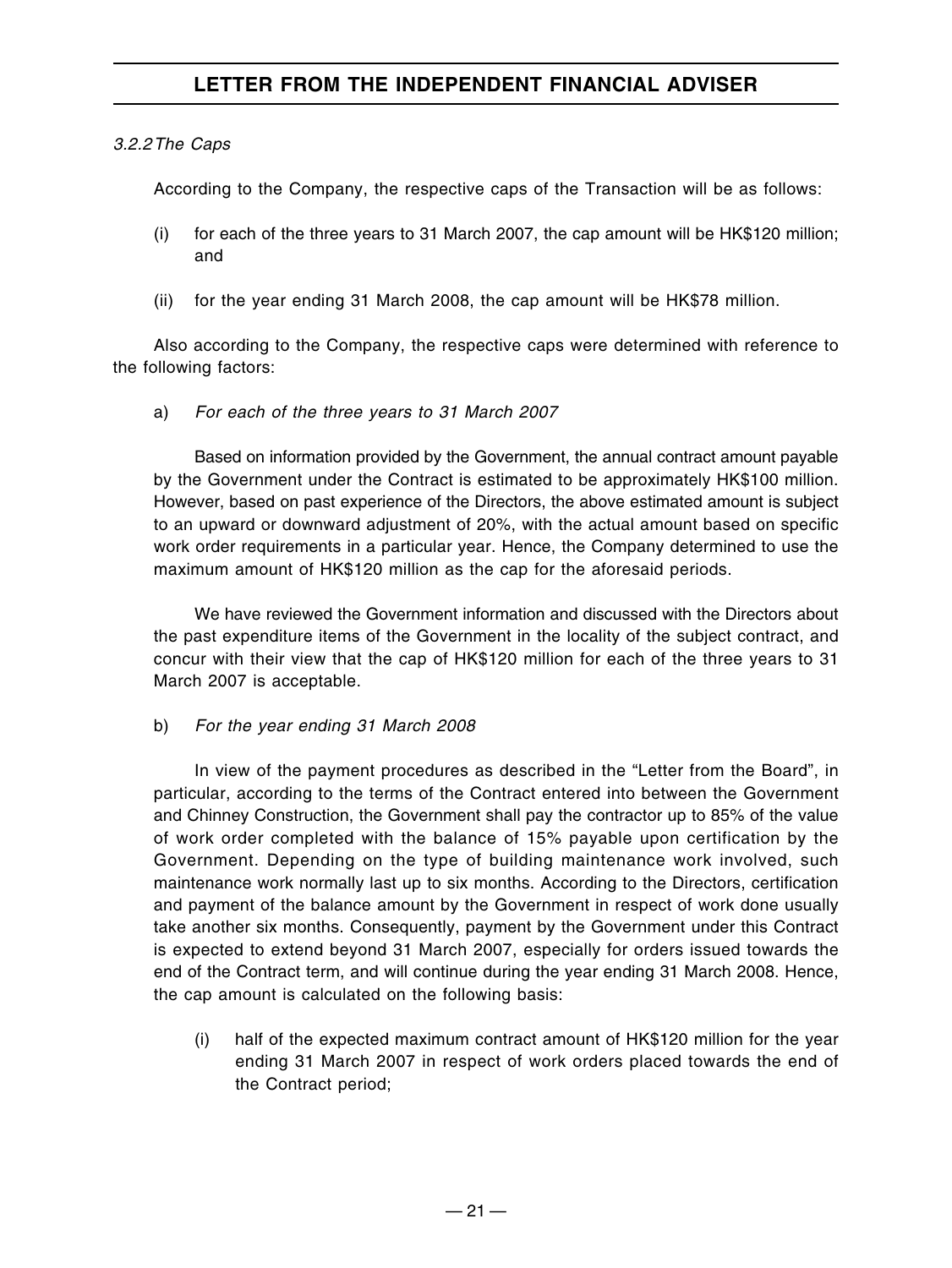- (ii) 15% of balance payment in respect of the amount of work orders totaling HK\$60 million expected to be placed by the Government in the first half of 31 March 2007 and completed in the second half of 31 March 2007 with payment made in the first half of 31 March 2008; and
- (iii) 15% of balance payment in respect of the amount of work orders totaling HK\$60 million expected to be placed by the Government in the second half of 31 March 2007 and completed in the first half of 31 March 2008 with payment made in the second half of 31 March 2008.

We have taken into account the payment procedures of the Government for the Contract as described in the "Letter from the Board" and above and are of the view that the cap of HK\$78 million for the year ending 31 March 2008 is acceptable.

Shareholders should note that the Contract granted by the Government is for a term of three years. Given the payment procedures as described in the "Letter from Board", we believe that it is possible that payment in respect of the works to be placed by the Government in the second half of 31 March 2007 and subsequently completed in the first half of 31 March 2008 will be settled in the second half of 31 March 2008 (i.e. exceeding the 3-year term of the Contract). In view of the aforesaid circumstance give rise by the payment procedures, we are of the view that albeit the Contract is for a term of 3 years till 31 March 2007, it is essential for the Company to seek a 4-year cap for the Transaction.

In summary, having considered the abovementioned factors and based on our discussions with the Directors, we are of the view that the respective caps of the Transaction for each of the periods mentioned above are acceptable. Accordingly, we consider that the basis of determining the respective caps for the Transaction is fair and reasonable so far as the Shareholders are concerned and is in the interests of the Company and its Shareholders as a whole.

#### **4. OPINION**

Having considered the abovementioned principal factors, being (i) the background to, and reason for entering into, the transaction contemplated under the Agreement; and (ii) the terms and conditions the Agreement and the commercial justification for determining the respective caps of the Transaction (including the management fee is in line with the market practice as set out in paragraph 3.2.1 above as well as the need for a 4-year cap over a 3-year contract as set out in paragraph 3.2.2 above), we are of the view that the terms and conditions of the transaction contemplated under the Agreement, as well as the respective caps, are on normal commercial terms and in the ordinary and usual course of business of the Group and that they are fair and reasonable so far as the Independent Shareholders are concerned and are in the interests of the Company and the Shareholders as a whole.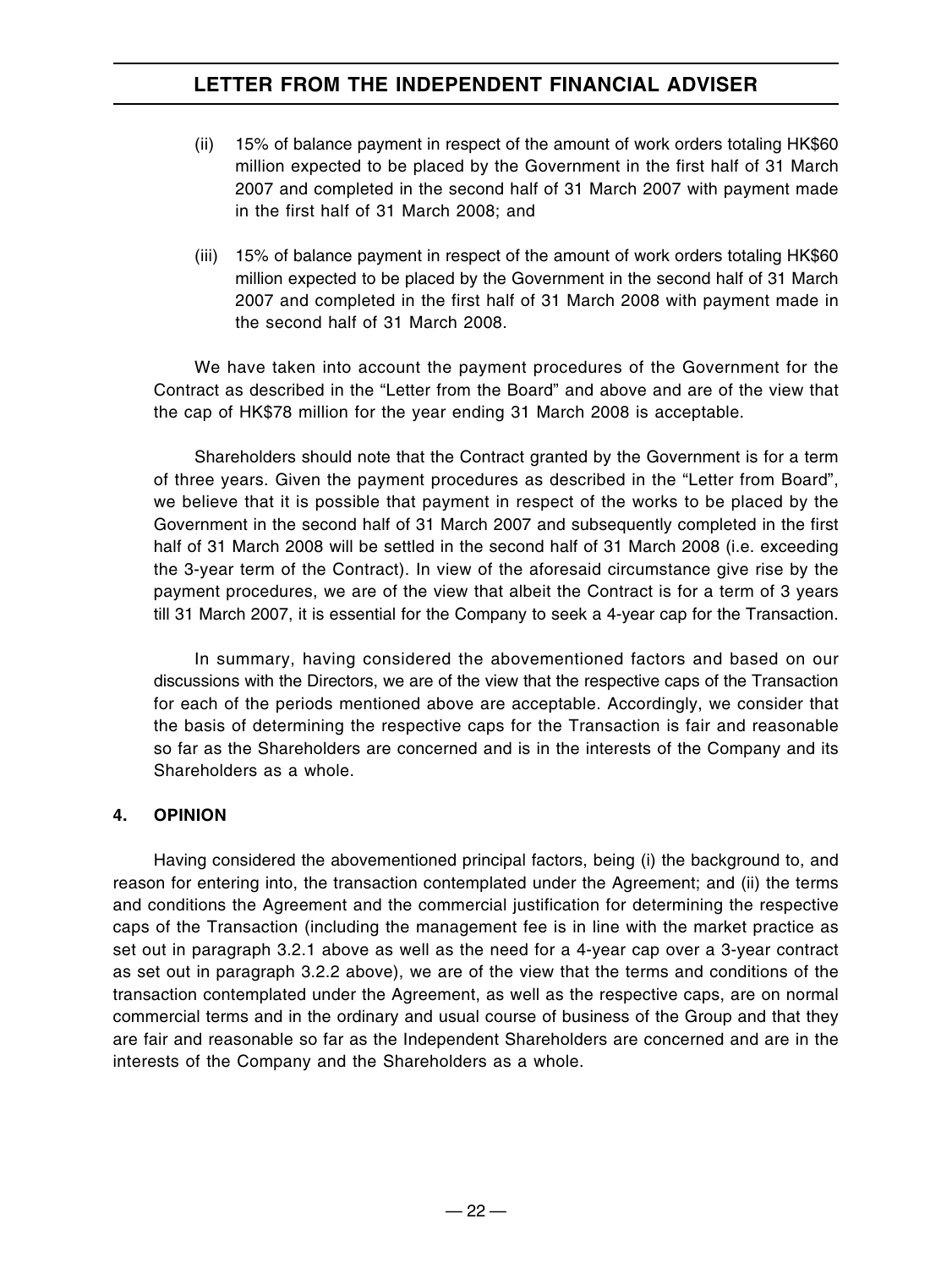Furthermore, one of the conditions for ongoing connected transactions set out in the Listing Rules is that the Directors will request the auditors of the Company to review the Transaction and confirm that the terms of the Transaction have received the approval of the Board, that they have been entered into in accordance with the terms of the Agreement, and that the contract amount receivable from the Government per annum with respect to the Transaction has not exceeded the respective caps for each of the periods mentioned above. In addition, in order to comply with this condition, the Directors have confirmed to us that the auditors of the Company will have sufficient access to the books and records of the Company for the purpose of the auditors' review of the Transaction. On this basis, we believe that the aforesaid condition and right of access have been given in the interests of the Independent Shareholders and will provide adequate supervision over the Company.

Accordingly, we advise the Independent Board Committee to recommend to the Independent Shareholders to vote in favour of the resolution to be proposed at the SGM to approve the Agreement, the Transaction contemplated thereunder, as well as the respective caps in relation to the Transaction.

> Yours faithfully, For and on behalf of **Access Capital Limited Jeanny Leung** Managing Director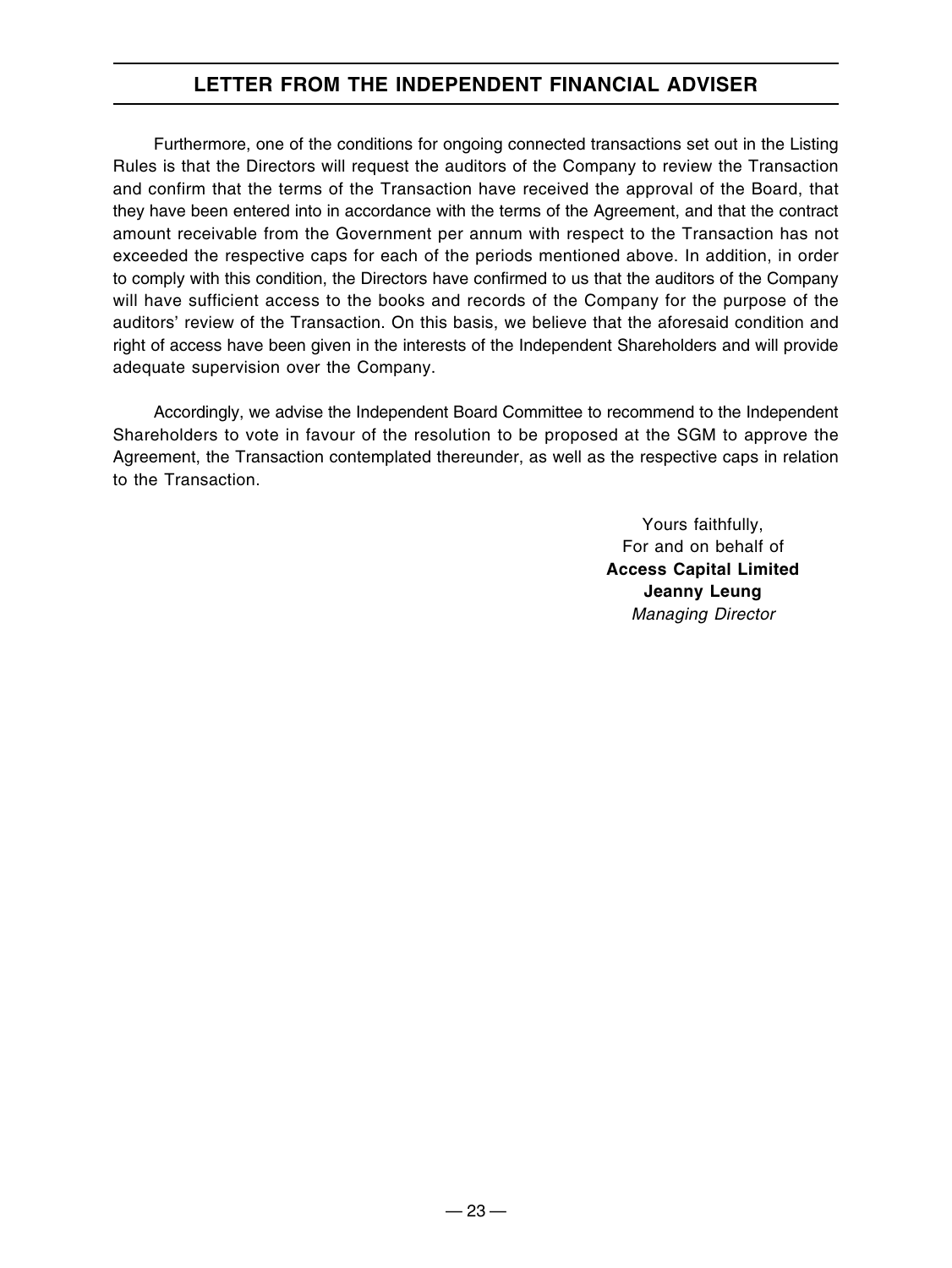#### **RESPONSIBILITY STATEMENT**

This circular includes particulars given in compliance with the Listing Rules for the purpose of giving information with regard to the Company. The Directors collectively and individually accept full responsibility for the accuracy of the information contained in this circular and confirm, having made all reasonable enquires, that to the best of their knowledge and belief, there are no other facts the omission of which would make any statement herein misleading.

#### **1. DISCLOSURE OF INTERESTS**

As at the Latest Practicable Date, the Directors and the chief executive of the Company and their respective associates had the following interests and short positions in the equity and debt securities of the Company and its associated corporations (within the meaning of Part XV of the SFO) which require notification to the Company and the Stock Exchange pursuant to the Divisions 7 and 8 of Part XV of the SFO (including interests or short positions which any such Directors and chief executive of the Company was taken or deemed to have under such provisions of the SFO) or which were required, pursuant to section 352 of the SFO, to be entered in the register referred to therein or which were required, pursuant to the Model Code for Securities Transactions by Directors of Listed Companies contained in the Listing Rules, to be notified to the Company and the Stock Exchange:

| <b>Name of director</b>    | <b>Nature</b><br>of interests | <b>Directly</b><br>beneficially<br>owned | Percentage of<br>the Company's<br>issued<br>share capital |
|----------------------------|-------------------------------|------------------------------------------|-----------------------------------------------------------|
| Mr. Chan Yuen Keung, Zuric | Personal                      | 10,000,000                               | 2.16                                                      |
| Mr. Au Shiu Wai, Frank     | Personal                      | 600,000                                  | 0.13                                                      |
| Mr. Au Yu Fai, Patrick     | Personal                      | 354,000                                  | 0.08                                                      |
| Mr. Hong Yiu               | Personal                      | 27,200,000                               | 5.87                                                      |

#### **Long positions in Existing Shares of the Company:**

Save as disclosed above, as at the Latest Practicable Date, none of the Directors and chief executive of the Company had any interests or short positions in the shares, underlying shares or debentures of the Company or any of its associated corporations (within the meaning of Part XV of the SFO) that was required to be recorded pursuant to Section 352 of the SFO, to be entered in the register referred to therein or which were required, pursuant to the Model Code for Securities Transactions by Directors of Listed Companies contained in the Listing Rules, to be notified to the Company and the Stock Exchange.

None of the Directors has or had any direct or indirect interests in any assets acquired or disposed of by or leased to or by or proposed to be acquired or disposed of by or leased to or by any member of the Group since 31 March 2004, being the date to which the latest published audited financial statements of the Company were made up.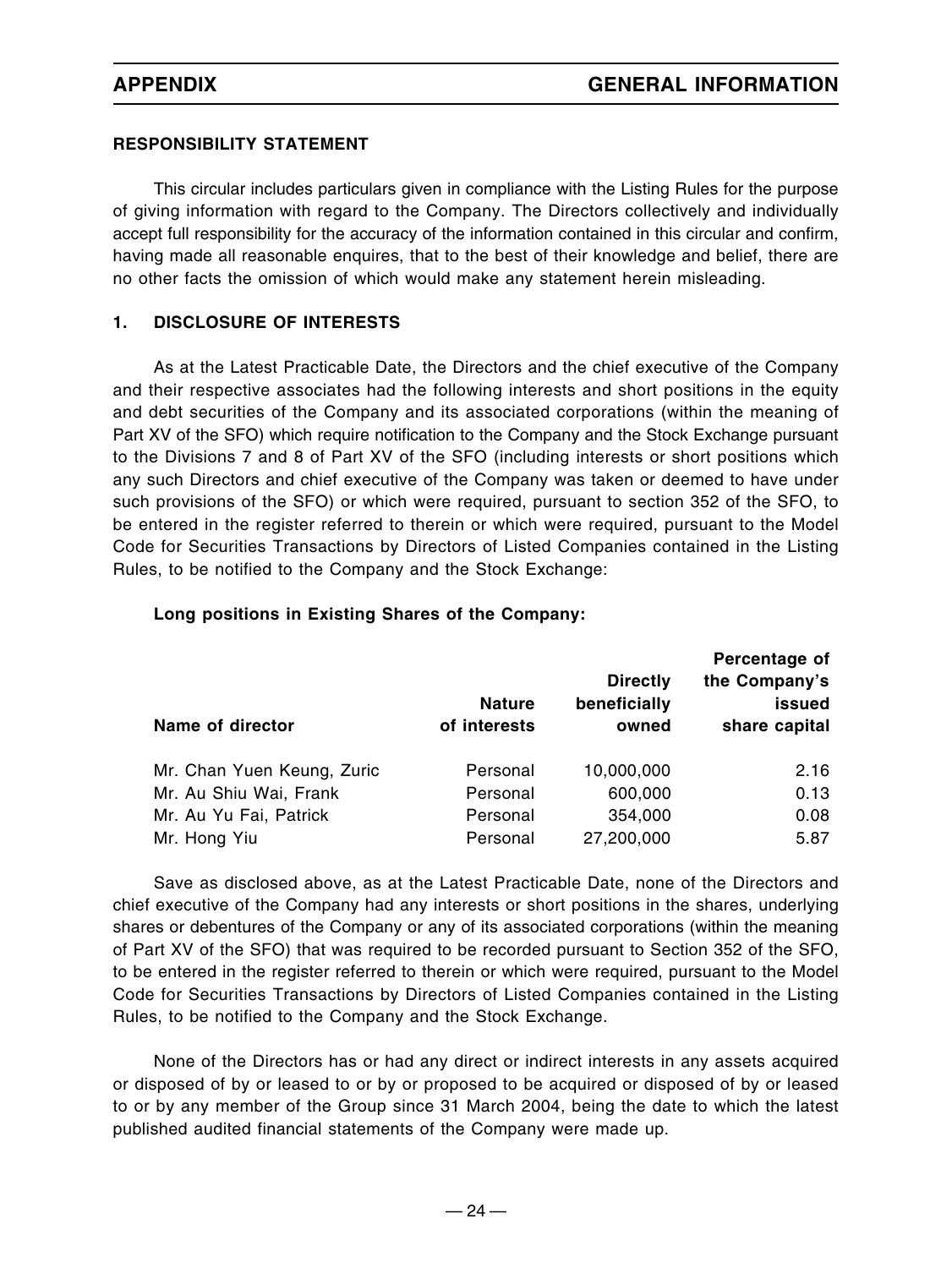#### **Directors' service contracts**

None of the Directors has any existing or proposed service contract (excluding contracts expiring or determinable by the Group within one year without payment of compensation (other than statutory compensation)) with any member of the Group.

#### **Competing interests**

As at the Latest Practicable Date, so far as the Directors are aware, none of the Directors or their respective associates had an interest in a business which competes or may compete with the business of the Group, or have or may have any other conflicts of interest with the Group pursuant to Rule 8.10 of the Listing Rules.

#### **2. SUBSTANTIAL SHAREHOLDERS**

As at the Latest Practicable Date, according to the register of interests in long positions and short positions kept by the Company pursuant to Divisions 2 and 3 of Part XV and section 336 of the SFO and so far as the Directors were aware, the following persons had a long position or share position in the Shares, underlying shares or debentures of the Company which would fall to be disclosed to the Company under the provisions of Divisions 2 and 3 of Part XV of the SFO, or who were interested, directly or indirectly, in 5% or more of the nominal value of any class of share capital carrying rights to vote in all circumstances at general meetings of any member of the Group.

#### **Long positions**

|                                   | Capacity<br>and nature         | <b>Number</b><br>of Existing | Percentage of<br>the Company's |
|-----------------------------------|--------------------------------|------------------------------|--------------------------------|
| <b>Name</b>                       | of interest                    | <b>Shares held</b>           | share capital                  |
| Chinney Alliance Group<br>Limited | Directly beneficially<br>owned | 138,790,000                  | 29.93                          |
| Mr. Hong Yiu                      | Directly beneficially<br>owned | 27,200,000                   | 5.87                           |

Save as disclosed above, so far as is known to Directors and chief executive of the Company, no other person as at the Latest Practicable Date had a long position or short position in the Shares, underlying shares or debentures which would fall to be disclosed to the Company under the provisions of Divisions 2 ad 3 of Part XV of the SFO, or who was interested, directly or indirectly, in 5% or more of the nominal value of any class of share capital carrying rights to vote in all circumstances at general meetings of any member of the Group.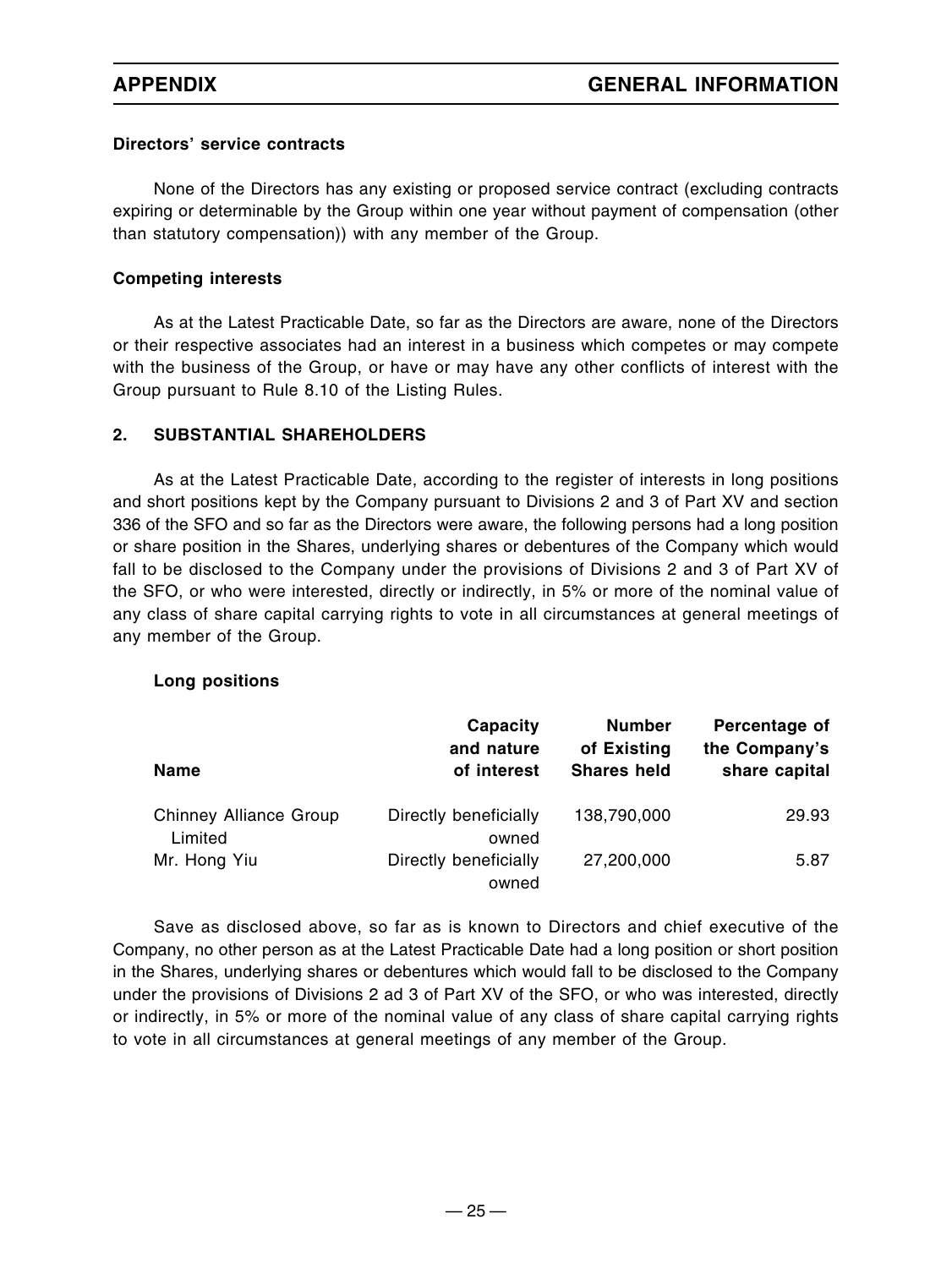#### **3. LITIGATION**

As at the Latest Practicable Date, neither the Company nor any of its subsidiaries was engaged in any litigation or arbitration of material importance and no litigation or claim of material importance was known to the Directors to be pending or threatened against the Company or any of its subsidiaries.

#### **4. MATERIAL CONTRACTS**

Save for the Agreement, neither the Company nor any of its subsidiaries had entered into any material contracts (not being contracts entered into in the ordinary course of business) within the two years immediately preceding the date of this circular and are or may be material.

#### **5. MATERIAL ADVERSE CHANGE**

The Directors are not aware of any material adverse change in the financial or trading position of the Group since 31 March 2004, the date to which the latest audited financial statements of the Company were made up.

#### **6. CONSENT**

Access Capital Limited ("Access Capital"), being the Independent Financial Adviser, is a corporation deemed licensed to engage in Types 1, 4, 6 and 9 regulated activitives under the SFO.

Access Capital is not interested in any shares in the capital of the Company nor does it have any right or option (whether legally enforceable or not) to subscribe for or to nominate persons to subscribe for any shares in the capital of the Company.

Access Capital has given and has not withdrawn its written consent to the issue of this circular with the inclusion herein of its letter and the reference to its name in the form and context in which it appears.

#### **7. GENERAL**

- (a) The secretary and qualified accountant of the Company is Mr. Lo Yun Sang, BBA, AHKSA, FCCA.
- (b) The head office and principal place of business of the Company is situated at Flat 201, 2nd Floor, Premier Centre, 20 Cheung Shun Street, Lai Chi Kok, Kowloon, Hong Kong. The share registrar of the Company in Hong Kong is Computershare Hong Kong Investor Services Limited, situated at Rooms 1712-1716, 17th Floor, Hopewell Centre, 183 Queen's Road East, Hong Kong.
- (c) The English text of this circular shall prevail over the Chinese text.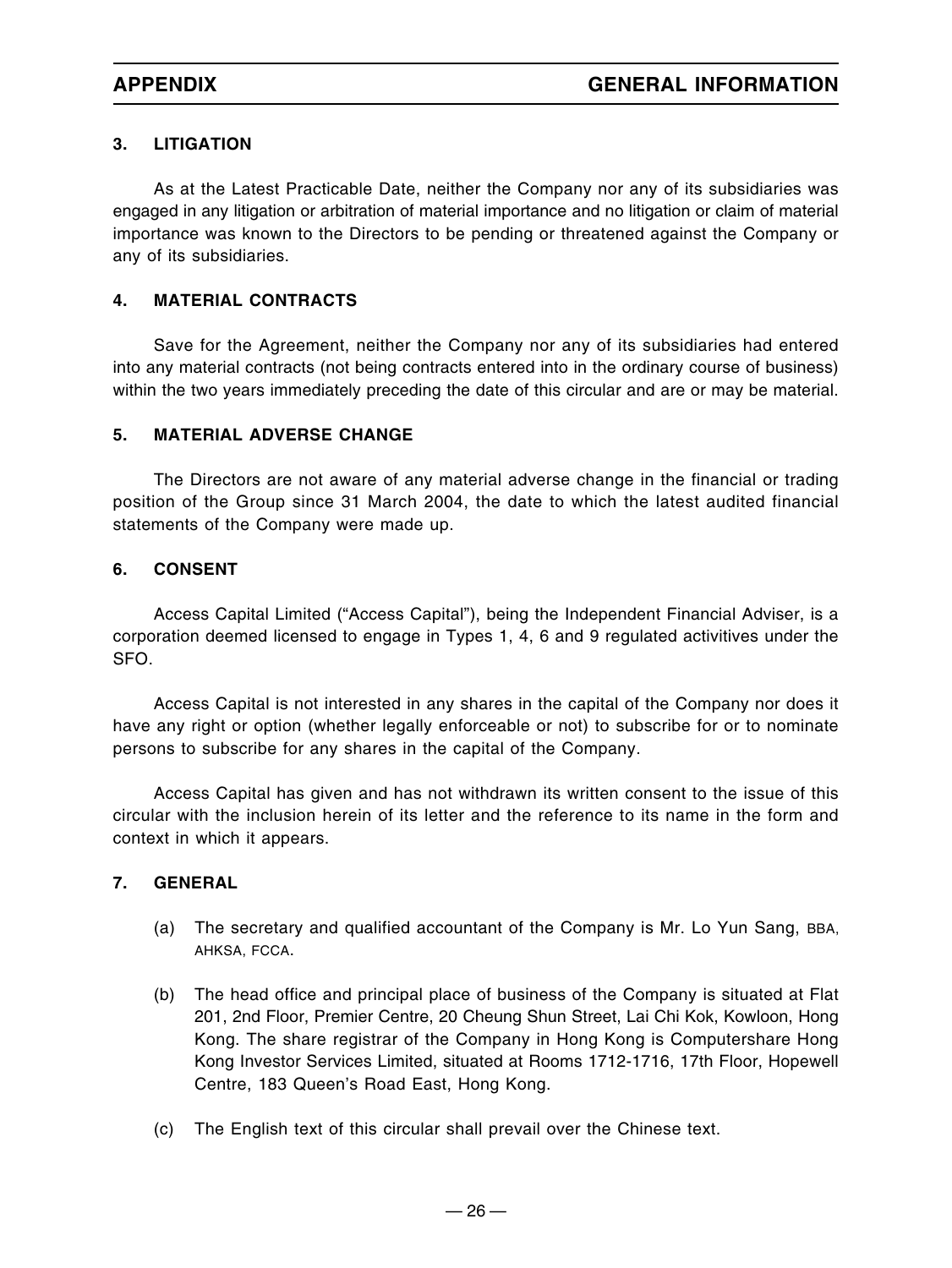### **8. DOCUMENTS FOR INSPECTION**

Copies of the following documents will be available for inspection at the office of the Company at Flat 201, 2nd Floor, Premier Centre, 20 Cheung Shun Street, Lai Chi Kok, Kowloon, Hong Kong during normal office hours up to and including 16 September 2004:

- (a) the Agreement;
- (b) the letter of advice from the Independent Financial Adviser to the Independent Board Committee, the text of which is set out in this circular; and
- (c) the written consent from the Independent Financial Adviser referred to in this appendix.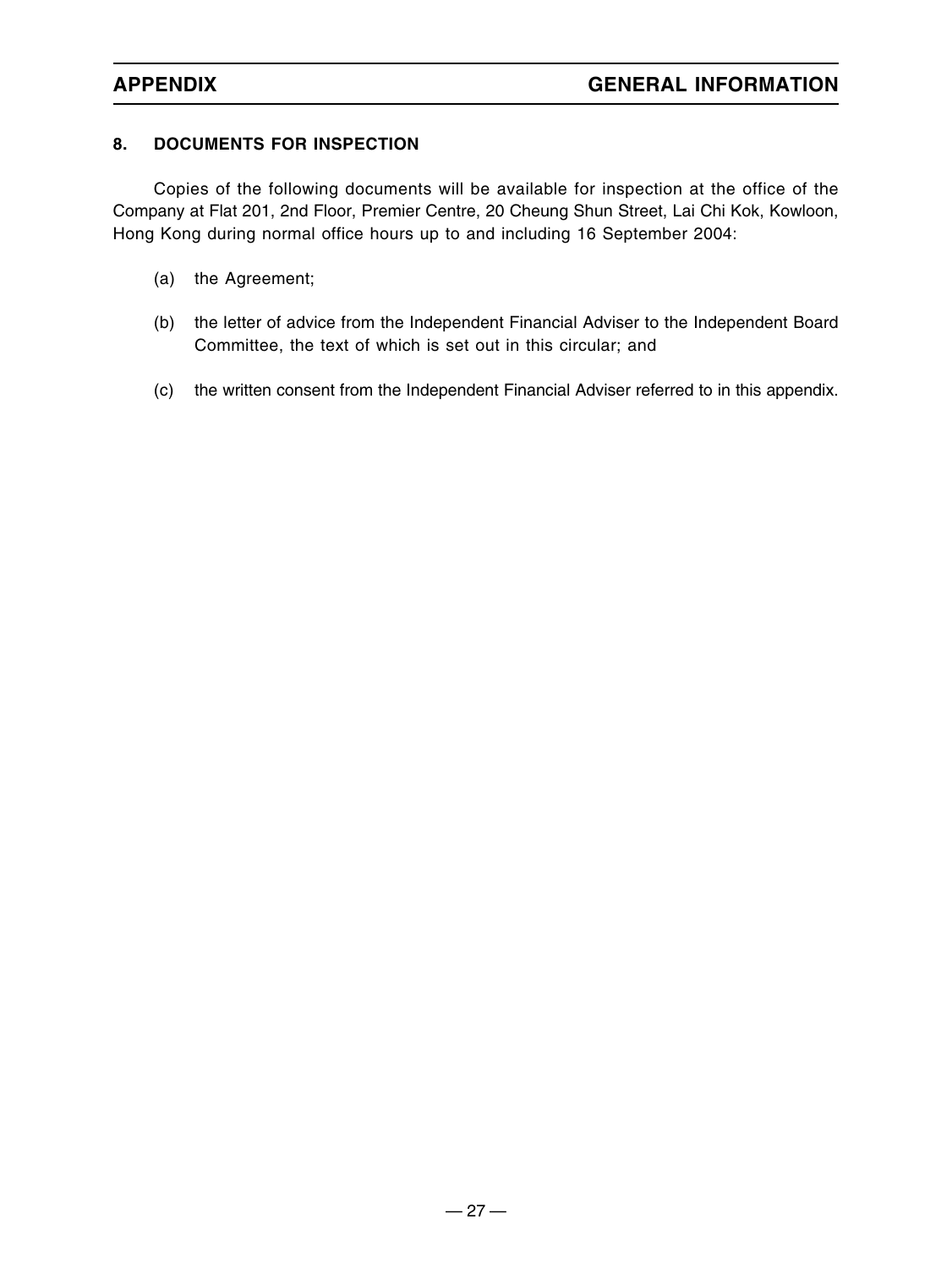# **NOTICE OF SGM**



# **SHUN CHEONG HOLDINGS LIMITED**

**順昌集團有限公司**

(Incorporated in Bermuda with limited liability)

#### **Stock code: 650**

**NOTICE IS HEREBY GIVEN** that a special general meeting ("SGM") of the shareholders of Shun Cheong Holdings Limited (the "Company") will be held at Fung Shui Room, 6th Floor, The Marco Polo Hong Kong Hotel, Harbour City, Kowloon, Hong Kong on Thursday, 16 September 2004 at 11:30 a.m. (or immediately following the conclusion of the annual general meeting of the Company convened to be held at 11:00 a.m. at the same location and on the same date) for the purpose of considering and, if thought fit, passing the following resolutions of the Company as a Special Resolution No. 1 and as Ordinary Resolutions Nos. 2 and 3:

#### **SPECIAL RESOLUTION**

#### 1. "**THAT**

- (a) every 4 shares of HK\$0.10 each in the share capital of the Company (whether issued or unissued) be consolidated ("Share Consolidation") into a share of HK\$0.40 each ("Consolidated Share");
- (b) immediately following the Share Consolidation, (i) the par value of each of the Consolidated Shares in issue be reduced from HK\$0.40 to HK\$0.01 ("Capital Reduction") by way of cancelling the paid-up capital in the amount of HK\$0.39 from each Consolidated Share; (ii) each authorised but unissued Consolidated Share of HK\$0.40 each be subdivided into 40 shares of HK\$0.01 each; and (iii) the creation of 4,521,285,600 shares of HK\$0.01 each so that the authorised share capital of the Company shall be increased from HK\$34,787,144 to HK\$80,000,000 divided into 8,000,000,000 shares of HK\$0.01 each;
- (c) the credit amount of HK\$45,212,856 (the "Credit Amount") arising as a result of the Capital Reduction (as defined in sub-paragraph (b) above) be applied towards the partial elimination of the accumulated losses of the Company as at 31 March 2004 in the amount of HK\$108,935,656 (the "Accumulated Losses") as shown in the audited financial statements of the Company for the year ended 31 March 2004;
- (d) the cancellation of the share premium account of HK\$110,631,927 and the application of the credit arising therefrom to eliminate the balance of the accumulated losses of the Company as at 31 March 2004 and to apply the remaining credit of HK\$46,909,127 arising therefrom to the Company's contributed surplus account; and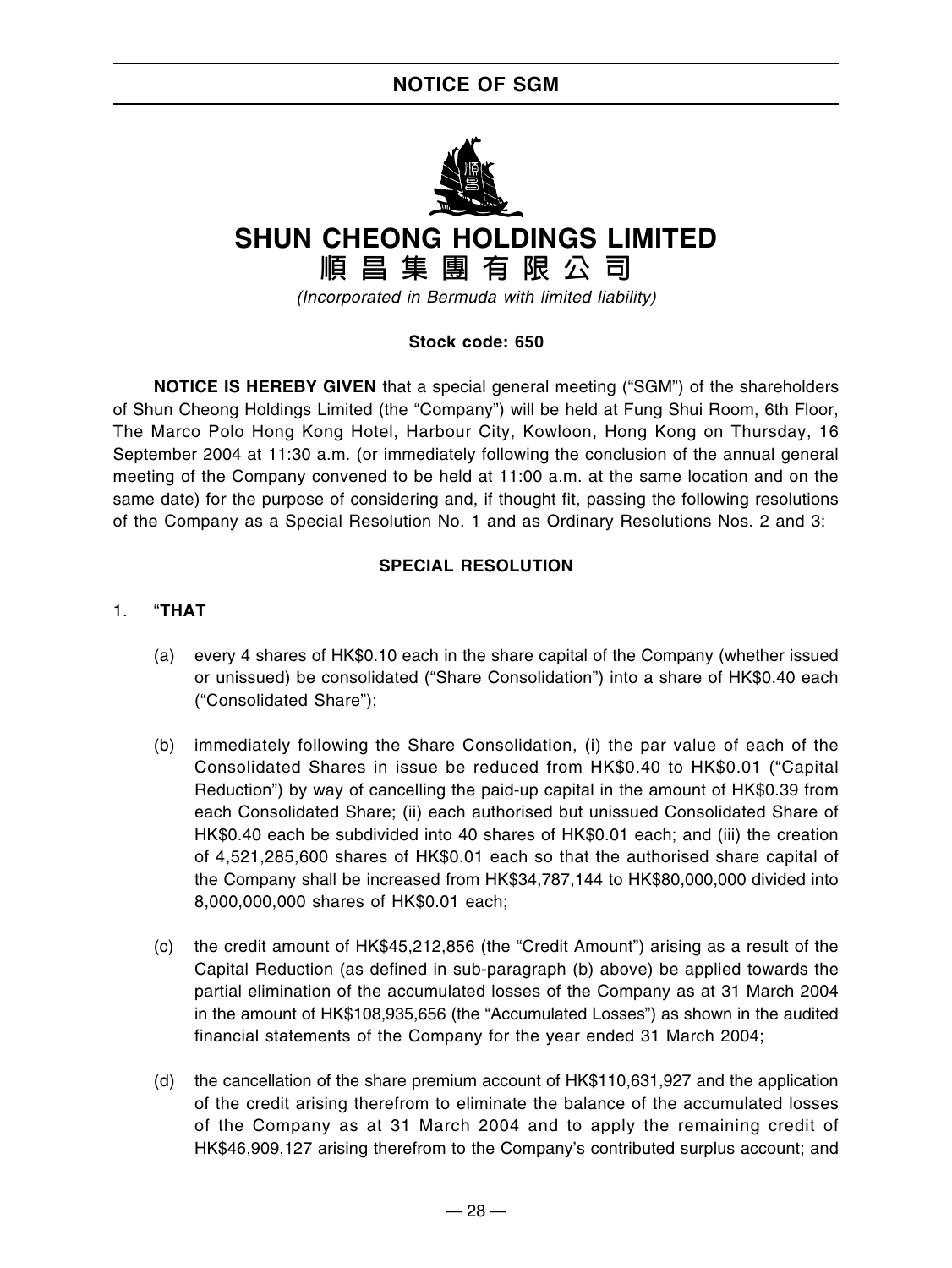# **NOTICE OF SGM**

(e) the directors of the Company ("Directors") be and are hereby authorised to do all acts and things which in their opinion are necessary to effect and implement any of the foregoing."

#### **ORDINARY RESOLUTIONS**

#### 2. "**THAT**

- (a) the entering into the agreement ("Agreement") dated 10 August 2004 between Ever Billion Engineering Limited, a wholly-owned subsidiary of the Company, and Chinney Construction Company, Limited be approved and confirmed;
- (b) the annual cap of the Agreement for each of the three years to 31 March 2007 of HK\$120 million and that for the year ending 31 March 2008 of HK\$78 million be approved and confirmed; and
- (c) the Directors be and are hereby authorised to do all such acts and things which in their opinion are necessary to effect and implement any of the foregoing."

#### 3. "**THAT**

- (a) subject to sub-paragraph (b) of this resolution, the exercise of the directors of the Company during the Relevant Period (as hereinafter defined) of all the powers of the Company to allot, issue and deal with additional shares in the capital of the Company and to make or grant offers, agreements and options, including warrants and securities convertible or exercisable into shares of the Company, which might require the exercise of such powers either during or after the Relevant Period, be and is hereby generally and unconditionally approved;
- (b) the aggregate nominal amount of the share capital allotted or agreed conditionally or unconditionally to be allotted (whether pursuant to an option or otherwise) by the directors of the Company pursuant to the approval in sub-paragraph (a) of this resolution, otherwise than pursuant to a Rights Issue (as hereinafter defined) or the exercise of subscription of conversion rights under the terms of any warrants of the Company or any securities which are convertible or exercisable into shares of the Company or any share option scheme or any scrip dividends or similar arrangement providing for the allotment of shares in lieu of the whole or part of a dividend on shares of the Company in accordance with the Bye-Laws of the Company or a specific authority granted by the shareholders of the Company in general meeting, shall not exceed 20% of the aggregate nominal amount of the issued share capital of the Company on the date of this resolution and this approval shall be limited accordingly; and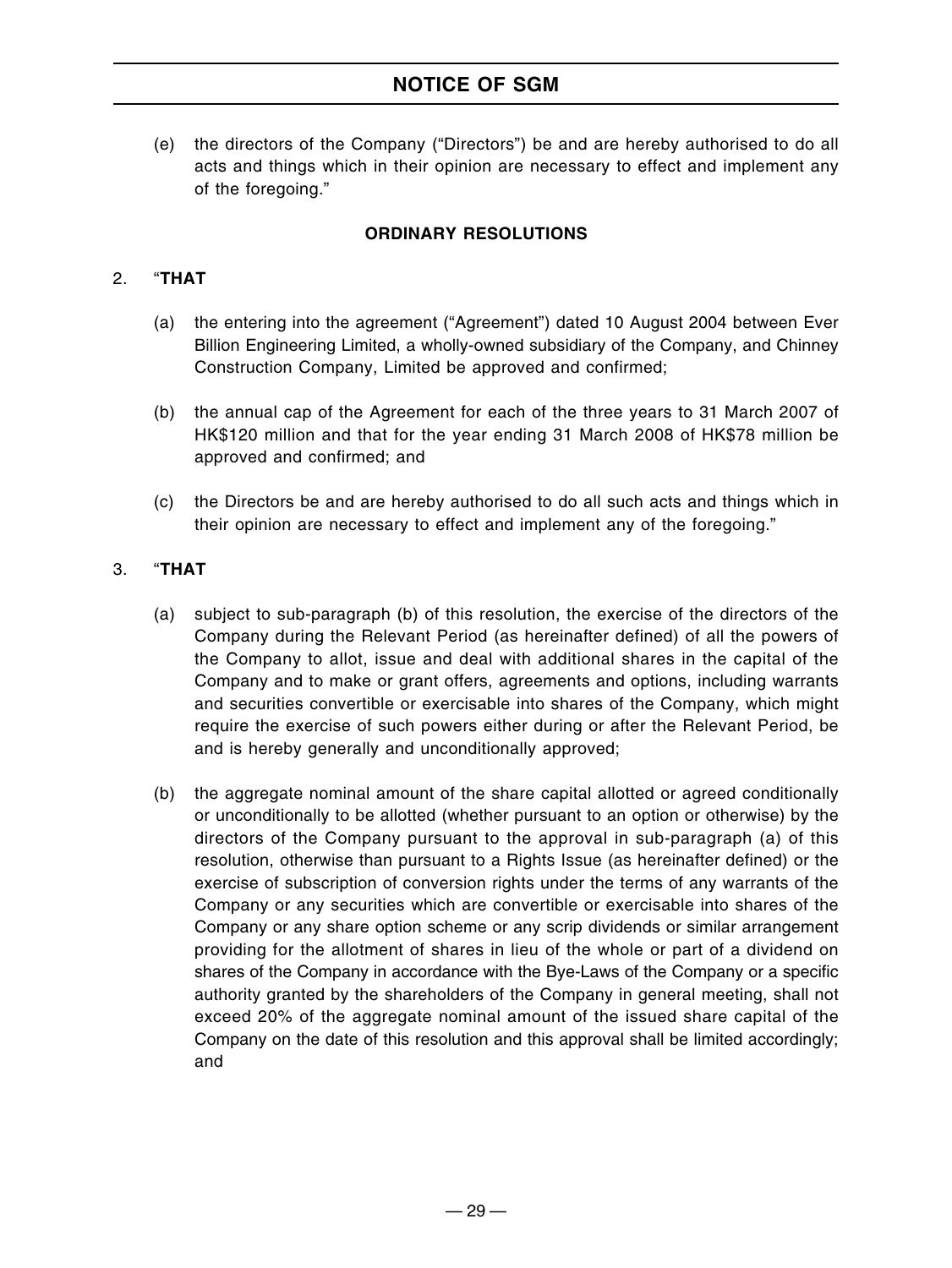(c) for the purpose of this resolution:

"Relevant Period" means the period form the passing of the resolution until whichever is the earliest of:

- (i) the conclusion of the next general meeting of the Company;
- (ii) the expiration of the period within which the next annual general meeting of the Company is required by the Bye-laws of the Company or any applicable law to be held; and
- (iii) the date on which the authority set out in this resolution is revoked or varied by an ordinary resolution in general meeting.

"Rights Issue" means an offer of shares in the Company, or any offer of warrants, options or other securities giving rights to subscribe for shares in the Company, open for a period fixed by the directors of the Company to holders of shares on the register on a fixed record date in proportion to their then holdings of such shares (subject to such exclusions or other arrangements as the directors of the Company, after making enquiry, may deem necessary or expedient in relation to fractional entitlements or having regard to any restrictions or obligations under the law of, or the requirements of, any recognised regulatory body or any stock exchange in any territory outside Hong Kong).

> By order of the Board **Wong Sai Wing, James** Chairman

Hong Kong, 24 August 2004

Head Office and Principal Place of Business: Flat 201, 2nd Floor Premier Centre 20 Cheung Shun Street Lai Chi Kok Kowloon Hong Kong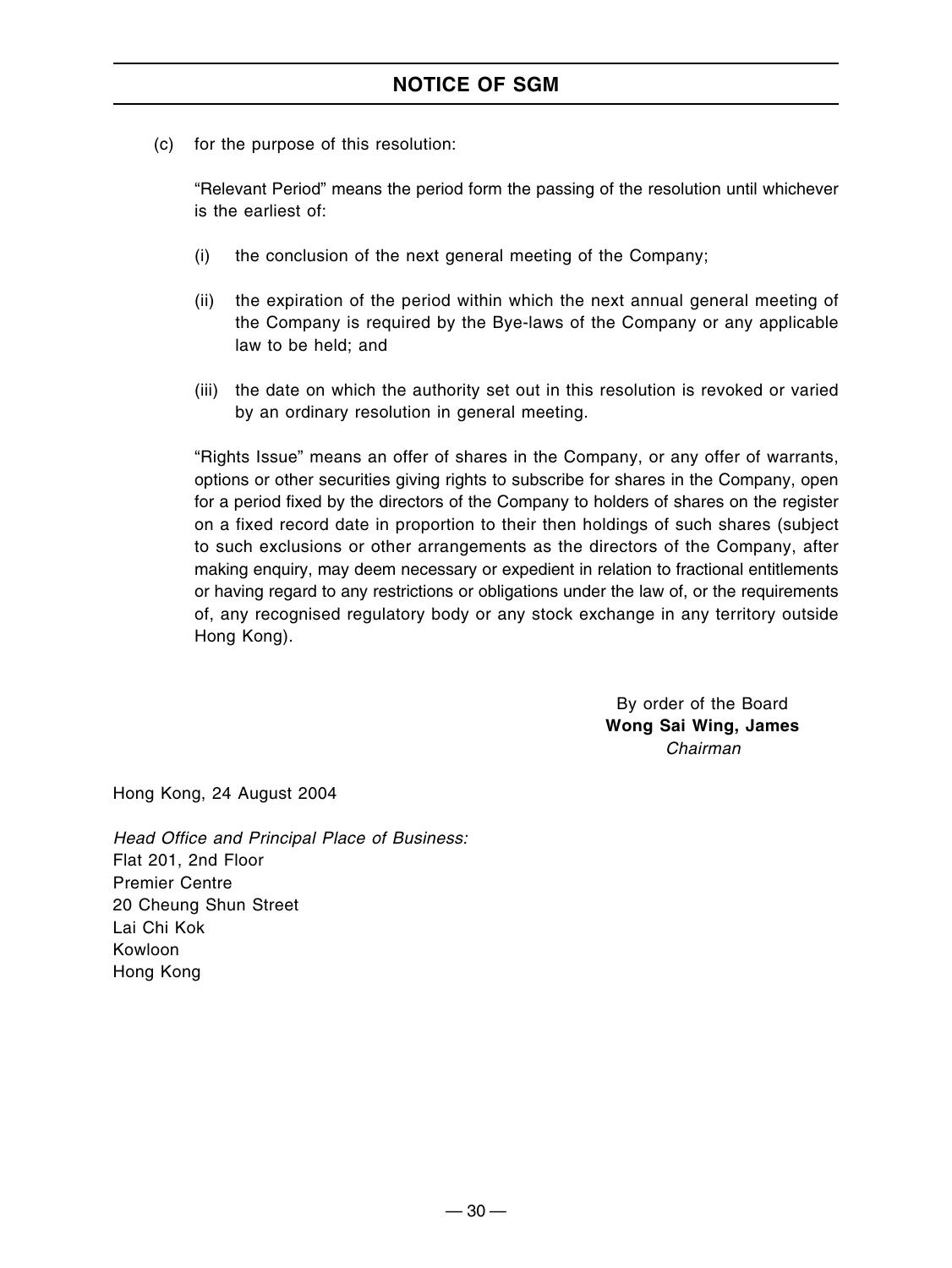#### Notes:

- 1. A member entitled to attend and vote at the meeting is entitled to appoint one or more than one proxy to attend and, subject to the provisions of the bye-laws of the Company, vote in his stead. A proxy need not be a member of the Company.
- 2. A member being a corporation, in addition to any letter of authorisation from a recognised clearing house (if applicable), may by resolution of its directors authorise such person, as it deems appropriate, to act as its representative (the "corporate representative") to attend and vote on its behalf and for the number of shares it represents. Any member wishing to appoint such corporate representative for the purposes of the meeting are required to produce and lodge with the Company's share registrar in Hong Kong, Computershare Hong Kong Investor Services Limited at Rooms 1712-16, 17th Floor, Hopewell Centre, 183 Queen's Road East, Hong Kong duly certified true copies of the resolution of the board of directors of the member authorising the appointment of the corporate representative not less than 48 hours before the time for holding the meeting or any adjourned meeting at which the corporate representative named in such resolution proposes to vote.
- 3. A form of proxy for use for the aforesaid purpose will be delivered forthwith together with a copy of this original notice to the registered address of the members entitled to vote at the meeting. In order to be valid, the said form of proxy, together with a power of attorney or other authority, if any, under which it is signed or a notarially certified copy of that power of attorney or authority, must be lodged with the Company's share registrar in Hong Kong, Computershare Hong Kong Investor Services Limited at Rooms 1712-16, 17th Floor, Hopewell Centre, 183 Queen's Road East, Hong Kong not less than 48 hours before the time for holding the meeting or any adjourned meeting at which the person named in such instrument proposes to vote.
- 4. Whether or not you propose to attend the meeting in person, you are strongly urged to complete and return the said form of proxy in accordance with the instructions printed thereon. Completion and return of such form of proxy will not preclude you from attending the meeting and voting in person if you so wish (in which case any appointment of proxy for the purpose of the meeting will be automatically revoked).
- 5. For joint registered holders of any share attending the meeting on the same occasion, the vote of the holder whose name stands first on the register who tenders a vote, whether in person or by proxy, shall be accepted to the exclusion of the votes of the other joint holders.
- 6. As at the date hereof, the board of directors of the Company comprises of nine directors, of whom four are executive directors, namely Dr. Wong Sai Wing, James, Mr. Chan Yuen Keung, Zuric, Mr. Au Shiu Wai, Frank and Mr. Au Yu Fai, Patrick; two non-executive directors, namely Mr. Yu Sek Kee, Stephen and Mr. Hong Yiu, and three independent non-executive directors, namely Dr. Chan Chok Ki, Mr. Ho Hin Kwan, Edmund and Mr. Yu Hon To, David.